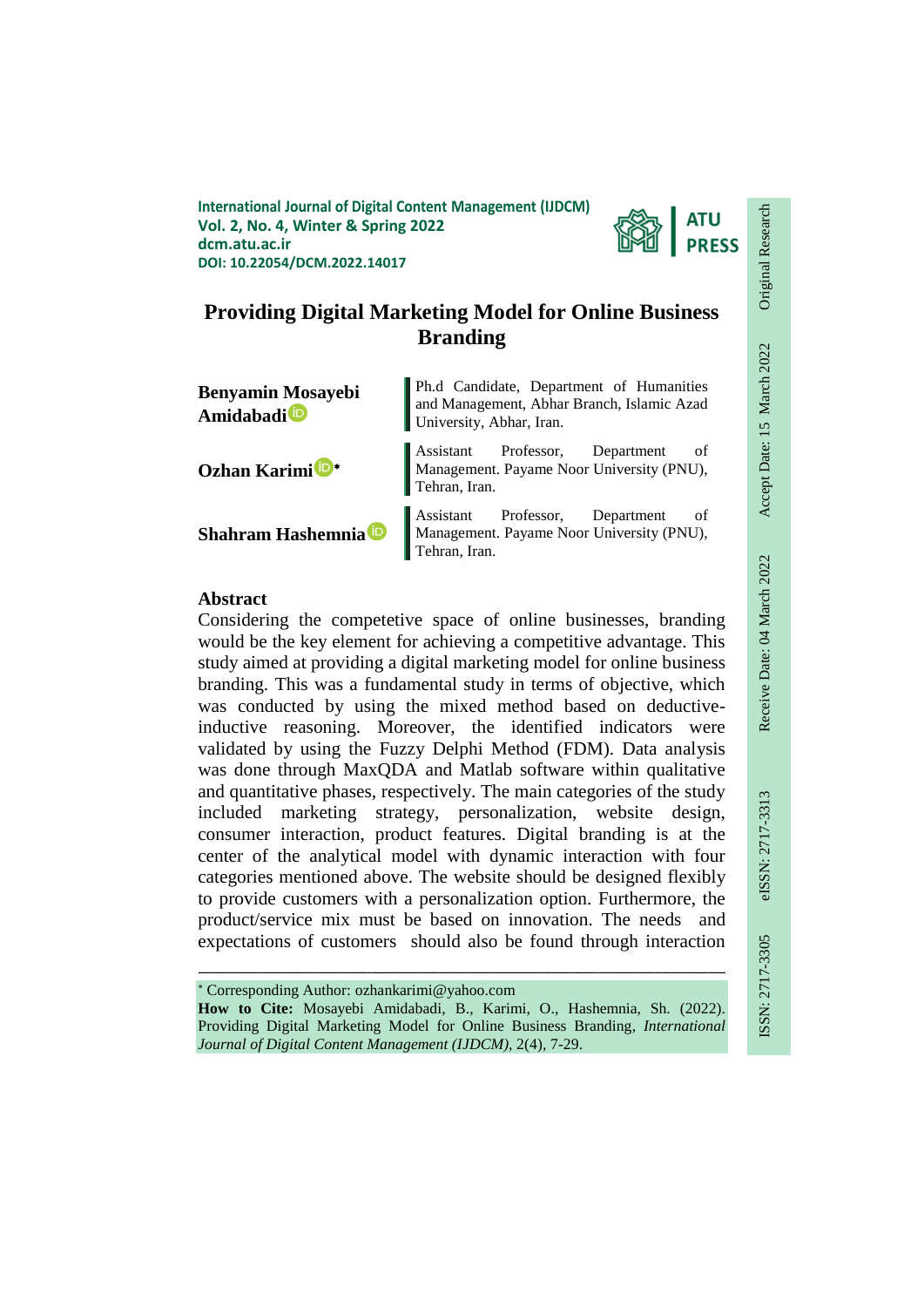with customers. Finally, business management was obtained through marketing strategies.

**Keywords:** Digital Marketing, Branding, Online Business, Mixed Method.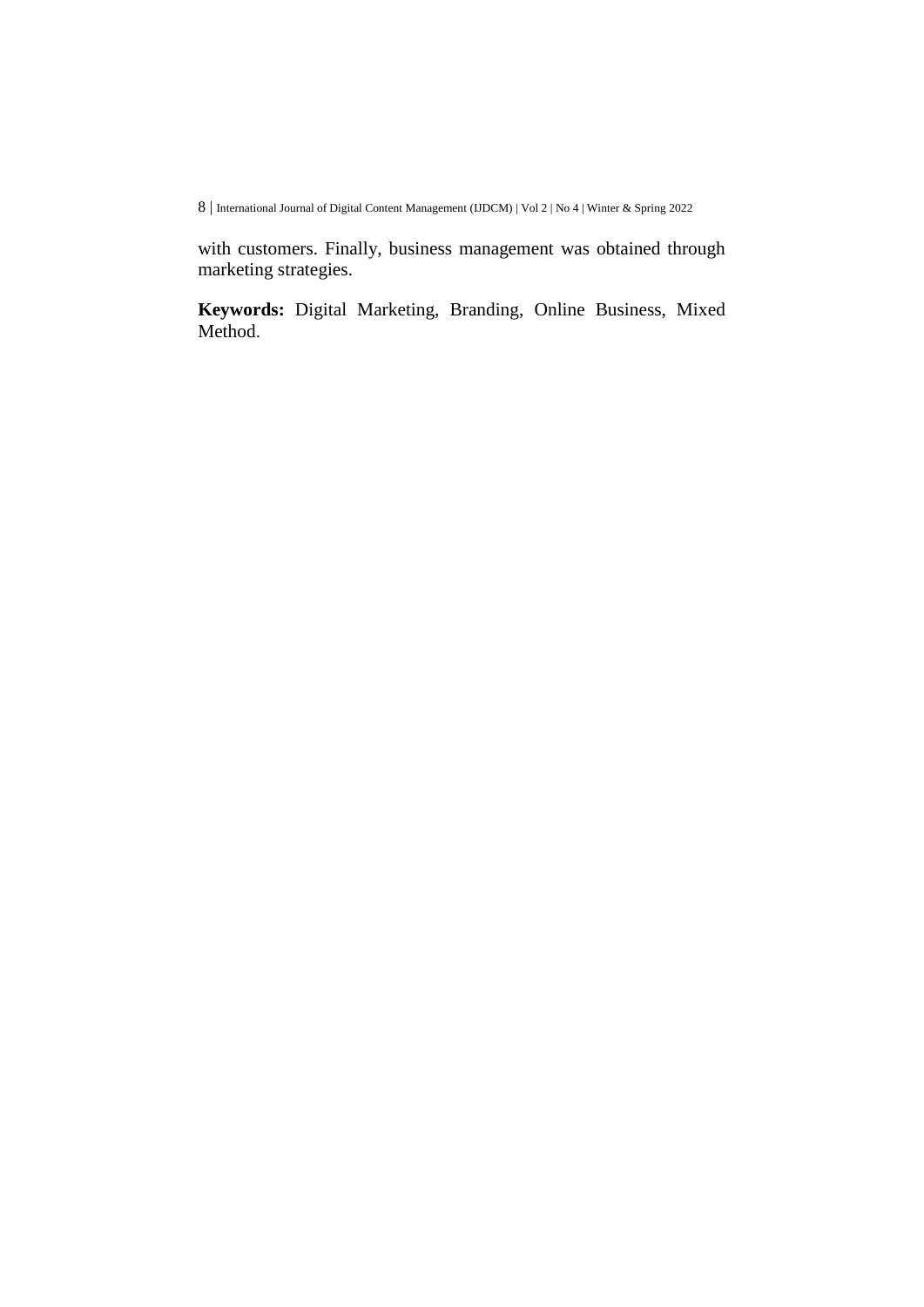### **1. Introduction**

As a new concept of marketing, digital marketing was introduced in the 1990s and was used for business advertising. However, the emergence of smartphone-based technologies and the growth of social networks led to new functions in marketing scope. Therefore, digital marketing was developed fundamentally changing from advertising to the customer relationship management concept (Behera, Gunasekaran, Gupta, Kamboj, & Bala, 2020; Fierro, Cardona Arbelaez, & Gavilanez, 2017). Internet gas provided a field to fill the gap between the market and companies. Digital marketing has changed the customer relationship management methods; hence, it serves as a means to face marketing challenges in current markets (Diez-Martin, Blanco-Gonzalez, & Prado-Roman, 2019). Online branding has been one of the substantial research fields of modern marketing. Internet inclusiveness has led to the appearance of numerous online companies that present different products and services for customers. In this case, those companies that adopt some strategies to progress their brand values will be success stories. Companies with e-commerce businesses can improve their positions in the viewpoint of customers if they use online branding. Companies apply different strategies for online branding to progress brand preposition (Bhati & Verma, 2018). ICT development has changed the way through which individuals and organization direct their businesses. The digital side of the trade, business, and marketing indicates the novel philosophy that managers and organizations must pursue to gain and keep a competitive advantage (Kent, Dennis, Cano, Helberger, & Brakus, 2018). The growth and development of online business have been one of the critical processes over the recent decade. This development has been brought by online business (also known as E-commerce). On the other hand, this development has led to an increased number of competitors and close competition between online business companies. Under such circumstances, customers will have more choices. However, there is lower customer loyalty to digital business. Companies should underpin a comprehensive marketing plan for their brand introduction to achieve success (Li & Davies, 2001; Visser, Sikkenga, & Berry, 2019).

E-commerce and digital marketing tools are now important competitive factors for companies and actors in this industry. Online branding is one of the most significant keys to online business.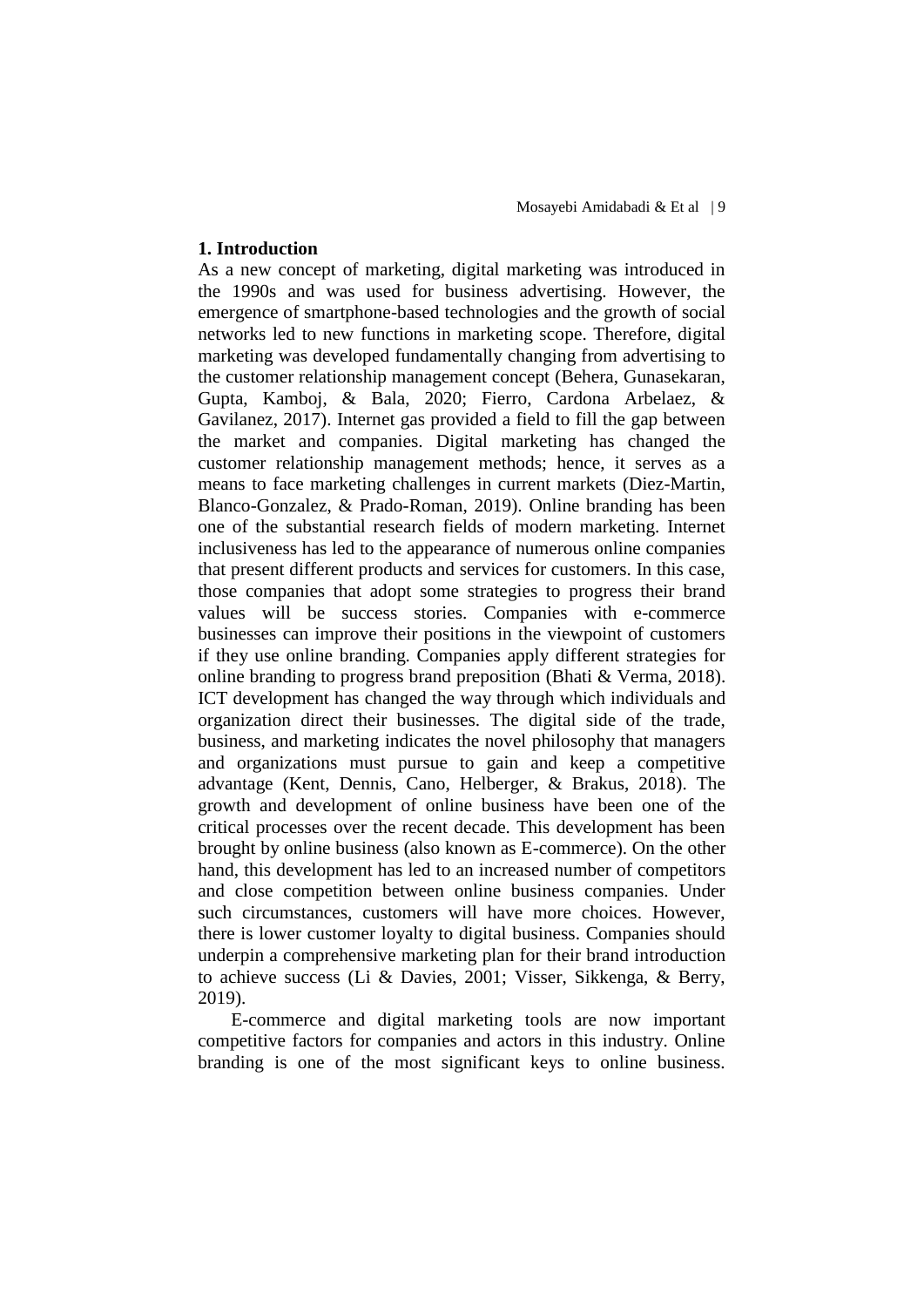Companies can achieve a competitive advantage by providing a distinctive brand to form a specific image of the company for customers. Therefore, digital marketing is a core case in online business branding in the current era. Accordingly, it is necessary to conduct a deep and fundamental study on the digital marketing model for the brand of online businesses to develop an online business and economic development. The underlying factors of brand digital marketing should be identified to provide the branding model by conceptualizing the model. The underlying factors of digital brand marketing can contribute to the implementation of holistic online businesses.

With the development of Internet businesses in developing countries, competition in this area has increased dramatically. Although businesses understand the importance of being online, they do not have a clear approach to marketing in this area. Branding has been neglected as a vital factor in the success of online businesses. It seems that no scientific and operational efforts have been made in this regard. Thus, a wide gap is observed both from a scientific and a practical perspective. In this study, to fill this gap by presenting a digital marketing model, branding in the field of Internet businesses is discussed. For this purpose, a mixed exploratory approach will be used. In this way, the basic factors of digital marketing for branding companies active in the field of Internet can be presented. In previous studies, they have mainly focused on the two axes of Internet branding and digital marketing as two separate categories. But the purpose of this study is to conceptualize the branding of Internet businesses in the context of digital marketing. The purpose of this study is to answer the following questions: what are the main categories of digital brand marketing? What are the final monitoring indices of digital brand marketing? To answer these questions, literature was reviewed. Then research method, data collecting tools, and data analysis techniques were determined. Qualitative thematic analysis was used to identify and validate the most important categories. Ultimately, some recommendations were proposed based on the obtained results.

## **2. Literature Review**

The present study was carried out to provide a digital marketing model for the brand of Iranian online businesses. Relevant literature and studies were reviewed to design a holistic model, which covers all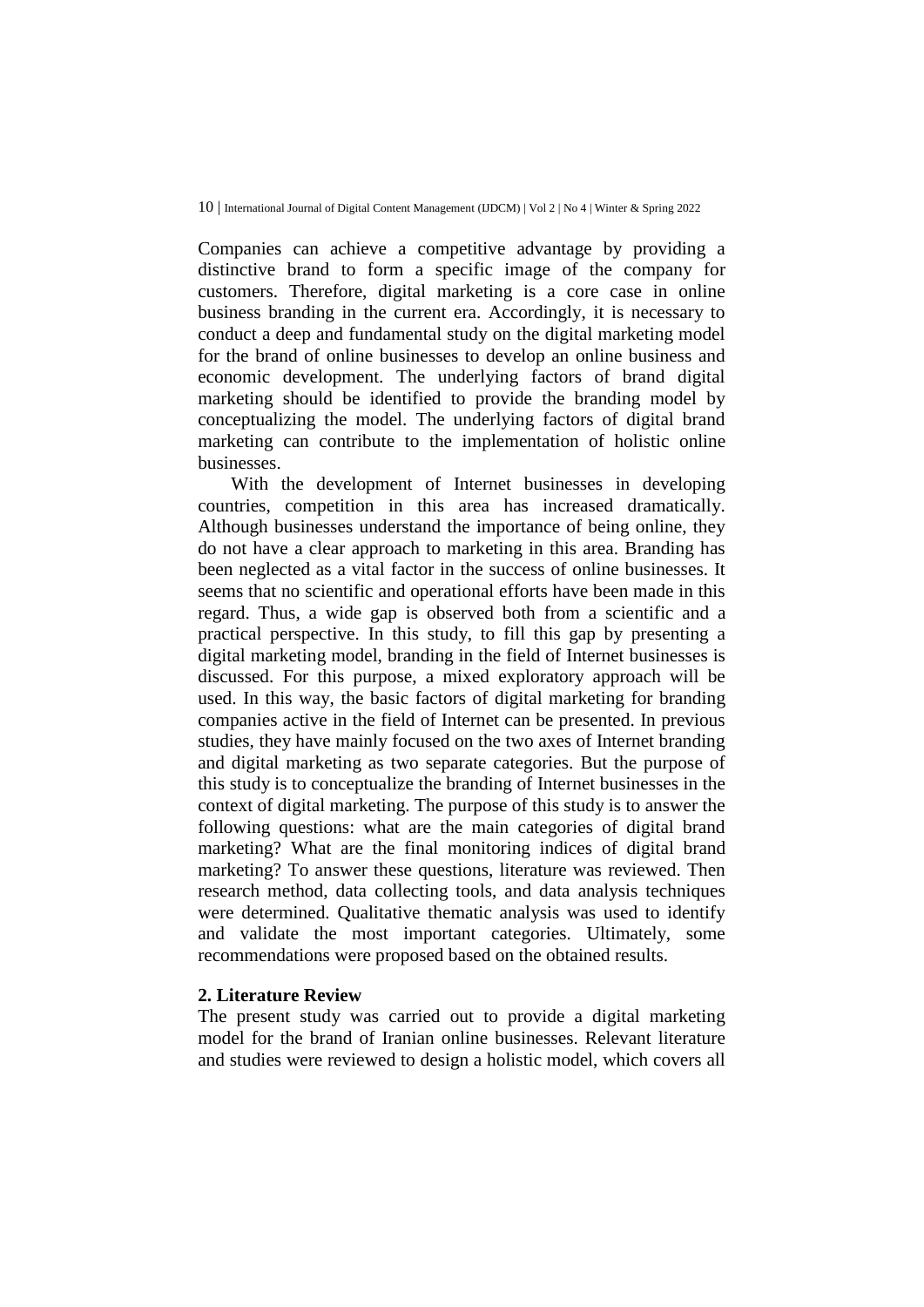dimensions of digital marketing. According to the results obtained from studies conducted on digital marketing, a comprehensive model should cover three main foundations. The first dimension of the digital marketing model includes components of marketing type. As mentioned in many conducted studies, components of digital marketing consist of a website, quality of the website, optimization of search engines, etc. that are the first factors used to develop digital marketing (Stokes, 2011; Opresnik, 2018; Wang, 2020; Saura, Palacios-Marqués, & Ribeiro-Soriano, 2021).

Digital marketing is an ever-changing and evolving sea-monster that continues to extend its tentacles deep into the processes that organizations have existed for over ages. This all sounds very dramatic, but the truth is that it fits the direction of the modern world. Digital marketing is part of nearly every major business decision, from product development and pricing to public relations and even hiring. Now is an exciting time to get into digital marketing. Digital marketing is often confused with online marketing. As we enter the 21st century, most businesses have or are on the verge of developing a web presence. Email has become ubiquitous, and there is technology that makes it pretty easy for anyone to manage it. Customer relationship management systems have been used for a while for database management. Some companies place banners on websites with a similar approach to newspaper advertising. Forward-thinking companies have worked on their search engine strategy and even worked with a number of affiliates. This is all online marketing, and over time online marketing teams and experts will start to appear. So what has changed? The social media revolution has completely changed the internet and consumer behavior. Penetration into the band has increased internet speed, usage and user expectations with more than 40% of the world's population now online and more than 90% in many countries. Analytics has reached a level where we can understand consumer behavior in real time, including not only usage statistics but also their demographics and even their preferences. Mobile has gone smart and tablets have exploded, and both of these changes bring apps. Touch screens are becoming more and more common on all devices. Google has grown into a large organization and owns search globally. TVs have become smart, and Bluetooth opens up another level of possibilities. With a population that is naturally aging, today there are only a very small percentage of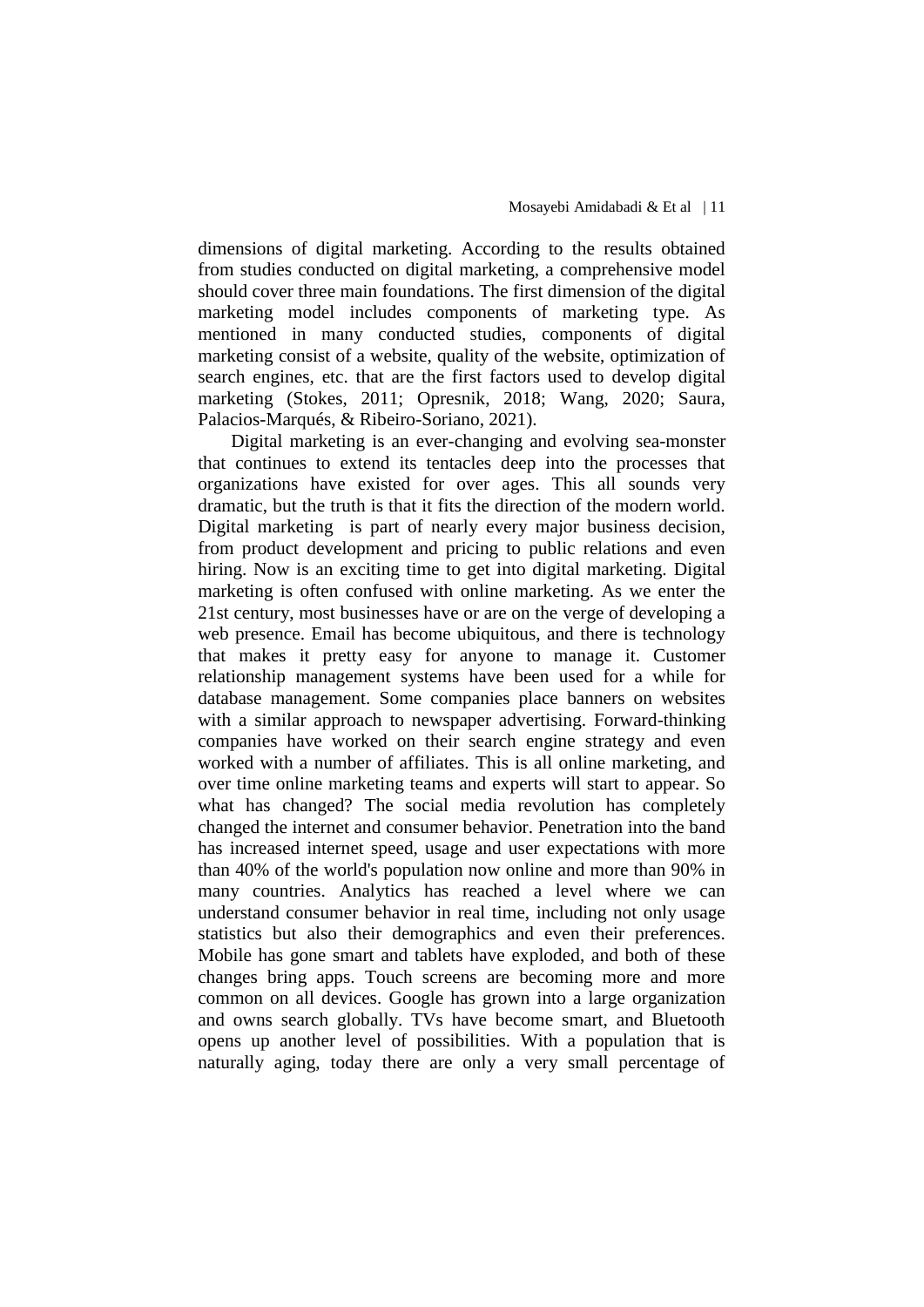technologists simply because of their age. I could go on, but it's clear that digital is now much broader than the online channels of 15 years ago and needs to be integrated into everything we do. Many organizations have moved to create digital marketing departments and digital divisions separate from their marketing departments. It is more important than ever that digital marketing is an integral part of all marketing activities (Kingsnorth, 2019). The Internet has brought disruptive changes to the business landscape through the creation of countless digital marketing tactics. But with these new tactical choices, marketeers need to (1) prioritize what they want to accomplish and (2) determine which digital marketing tactics to invest in (Olson, Olson, Czaplewski, & Key, 2021). Therefore, components of digital marketing are placed at the base of the pyramid in the conceptual model of study.

On the other hand, components of digital marketing are not adequate for the achievement of this form of marketing; hence, companies should have different strategies to implement digital marketing. Strategies of digital marketing include content marketing (Du Plessis, 2017; Rowley, 2008; Vinerean, 2017), social media marketing (Assimakopoulos, Antoniadis, Kayas, & Dvizac, 2017; Kirtiş & Karahan, 2011; Kumar, Bhaskaran, Mirchandani, & Shah, 2013), marketing automation (Heimbach, Kostyra, & Hinz, 2015; Järvinen & Taiminen, 2016; Todor, 2016), viral marketing (Hinz, Skiera, Barrot, & Becker, 2011; Stonedahl, Rand, & Wilensky, 2010; Wilson, 2000), and effective marketing (Cui & Choudhury, 2002; Wymer, 2011). Hence, strategies of digital marketing are placed at top of the pyramid.

Content marketing in its presumptions is not based solely on persuasive actions aimed at a select group of recipients, and its distinctive character consists largely in providing the recipients with arguments and bases. Specific profit-making association. Usually, content marketing is defined as the art of communicating with consumers, because the dialogue reveals their needs and brings about concrete solutions. Furthermore, content marketing is a strategy in which marketers focus their attention not only on the buying cycle itself, but to an equal extent, on the selling cycle. In their actions, they must take into account many aspects involved in properly executing the strategy, such as: customer service, reputation management, brand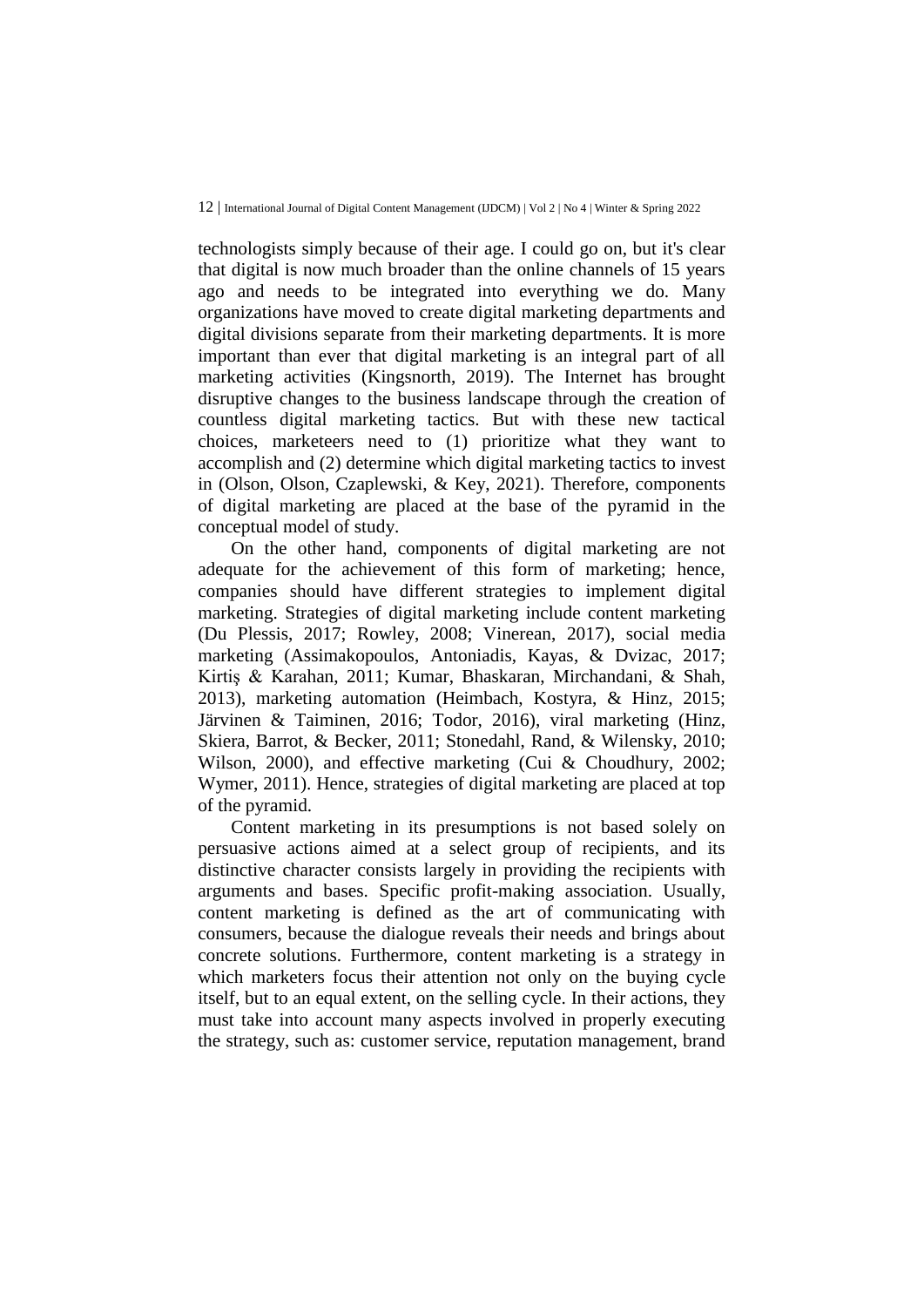awareness, positioning and public relations. Them on the Web, winning leads and customer support (Świeczak, 2012).

Social media enable you to build relationships between users from different backgrounds, which leads to a sustainable social structure. An important result of this structure is the generation of large amounts of information, providing the user with an exceptional service value proposition. However, a flip side of such information overload is sometimes evident in the fact that users cannot find reliable and useful information for them when they need it. Social media sites are so ingrained in our daily lives that people rely on them for all their needs, from daily news and updates on important events to entertainment, Connect with family and friends, rate and recommend products/services and places, meet emotional needs, manage the workplace, and stay up to date with the latest fashions, to name a few (Kapoor et al., 2018).

In today's business landscape, the number of marketing decisions involving complex variables and large amounts of data is too huge for marketeers to handle, which makes the marketing process automation a very attractive solution. By tracking, scoring, and digital marketing and communication services implementation, effectiveness is now almost certain and marketeers can see some benefit in terms of effectiveness. To achieve these benefits, "marketers seek to refine internal processes to achieve greater control, visibility, and overall effectiveness of marketing activities." In doing so, they combine marketing and data science to help users define their target audience, optimize conversions, and generate more revenue. As a result, companies can better manage costs, enrich the customer journey, shorten marketing cycle times, and improve targeting to support the marketing wave. New super personalization (Silva, Corbo, Vlačić, & Fernandes, 2021).

Viral marketing campaigns can be unpredictable because they rely on consumers receiving and interpreting marketing messages. Media marketing, different telemarketing, radio marketing, billboards or flyers, requires direct input from the consumer. Traditional marketing allows consumers to use the message passively, while viral marketing relies on consumers' willingness to actively participate in the transmission of the message. When videos, images, and phrases become popular on the internet, they are said to be "viral". The same semantic principle applies to viral marketing campaigns. The word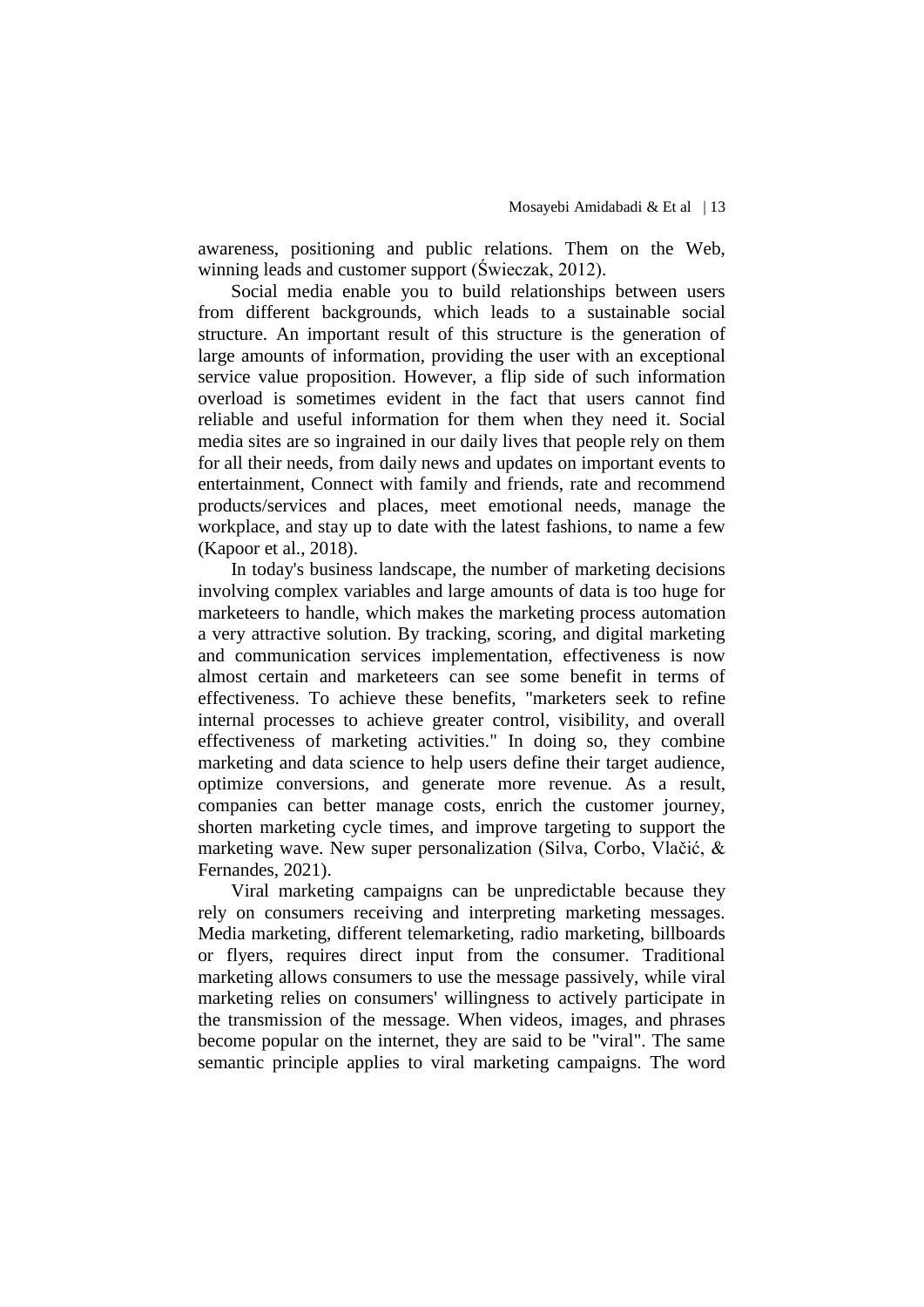"viral" in viral marketing refers to the exponential popularity and spread of ideas. When a marketing campaign becomes popular online at a very fast rate, then considered viral marketing (Rollins, Anitsal, Anitsal, & Meral, 2014).

The effectiveness of marketing management is a comprehensive assessment of the quality and quantity of distribution, promotion and positioning of goods, services and ideas in society with the mission and market revenue budget of each department. Due to limited physical and immaterial resources, the effectiveness of marketing management of any business depends not only on improving the operational efficiency of total costs and production costs, but also on the search for potential reserves. In modern conditions, it is not possible to achieve positive results from marketing activities without assessing public opinion and without the participation of society in social actions. Therefore, the effectiveness of marketing management is an integrated function, reflecting the relationship between developed strategies, the use of marketing elements, the operational implementation of programs in the areas and corporate and social responsibility for the results of the work to the public. The primary impact of marketing is to coordinate management decisions in the area of market demand, pricing, product and communication policies, and services to achieve the organization's mission and success (Abishovna, 2014).

The interesting point of digital marketing is the parallel presence of strategies and challenges in this form of marketing. Privacy, mistrust of users in websites, intellectual and legal ownerships, the poor performance of campaigns, low academic level of managers in marketing, costly aspects of marketing are some of the mentioned challenges (Amine & Staub, 2009; Bostanshirin, 2014; Constantinides & Fountain, 2008). Accordingly, challenges of digital marketing were placed at top of the pyramid besides strategies of digital marketing.

## **3. Methodology**

#### **3.1. Typology**

This was a fundamental study that was conducted to propose a digital marketing model for online business branding. Philosophically, this was an experimental study that was carried out based on the deductive-inductive approach. In terms of data type, this study was conducted using a mixed (qualitative-quantitative) approach. In terms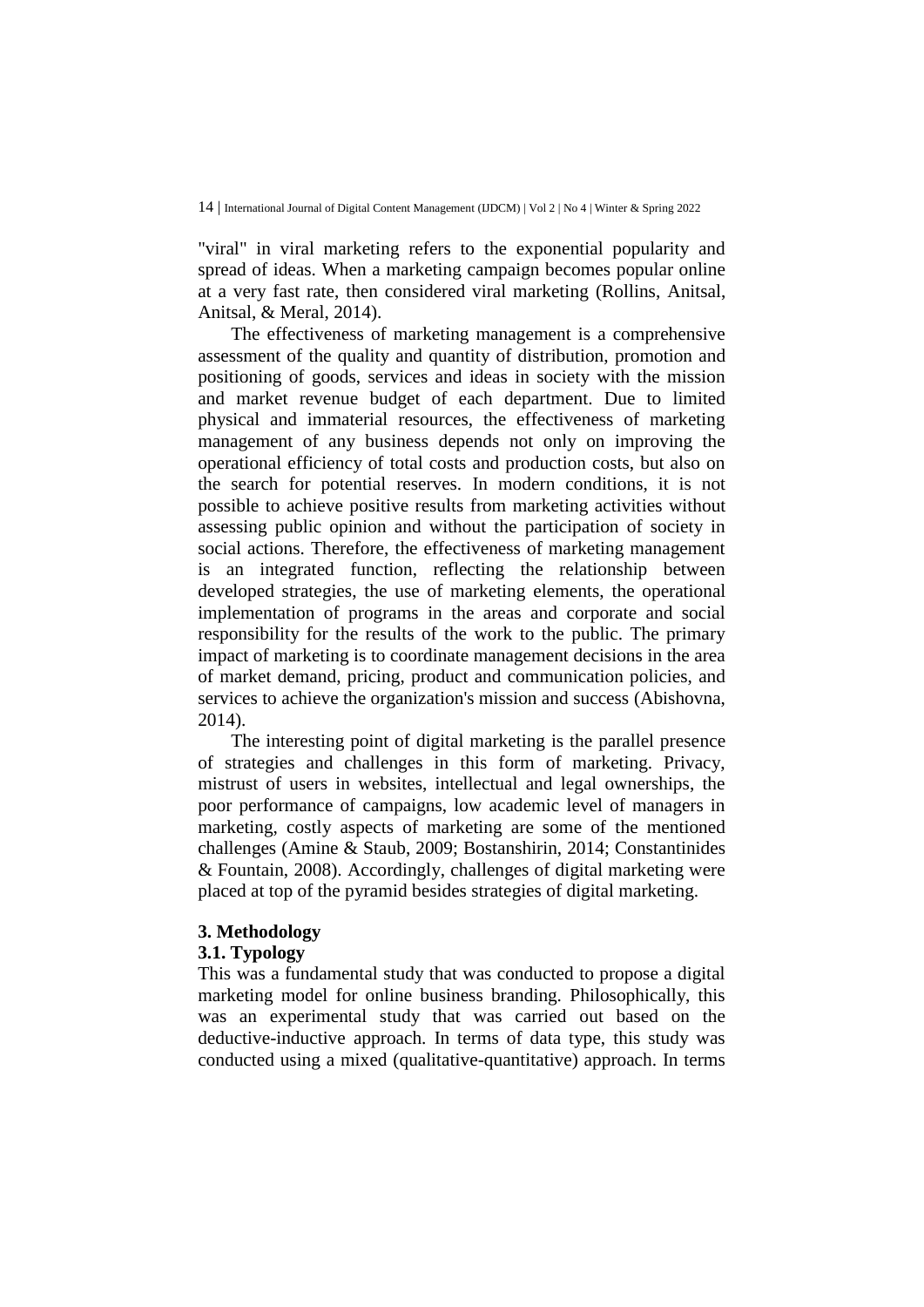of the data collecting period, this was a survey-sectional study. Semistructured interviews and questionnaires were employed to collect data. Online businesses constituted the spatial domain of this study.

## **3.2. Population, Sample, And Sampling Method**

Sample size usually equals 5-25 subjects in qualitative studies with interview method. In general, the interview process continues until reaching the theoretical saturation within qualitative analyses (Francis et al., 2010; Kerr, Nixon, & Wild, 2010; Walker, 2012). Also, nonprobabilistic and purposive methods have been suggested as sampling techniques (Baltar & Brunet, 2012; Osadebe, 2017). The sampling process continued until reaching theoretical saturation. The statistical population comprised academic (professors) and empirical (managers of online businesses) experts. Inclusion criteria comprised having at least 10 years of experience in online businesses or academic publications in form of papers and books. In the qualitative stage, purposive and snowball methods. Accordingly, 15 eligible subjects participated in this research.

## **3.3. Data Collecting Tools and Methods**

Interview and questionnaire were used to collect data. Because semistructured interviews are matched with qualitative studies that are done using the exploratory method to design a model (Bajramovic, Emmerton, & Tett, 2004; Harris & Brown, 2010), this study used a semi-structured interview with experts leading the way. In the second part of the study, the Delphi questionnaire with the seven-point scale was used based upon the identified categories.

## **3.4. Validity and Reliability of Data Collecting Tools**

Four quantitative criteria of Holstein's coefficient, Scott's Pi, Cohen's kappa coefficient (Herz, 2010), and Krippendorff's alpha (Krippendorff, 2011) were used to examine creditability, transferability, validity, and reliability of data collecting tools. The correlation between viewpoints of experts equaled a considerable rate of 0.814, which was measured by calculating Holstein's coefficient or Percentage of Agreement Observation (PAO). Regarding the errors of the Holstein method, Scott's pi was also calculated and equaled 0.79. Cohen kappa is the fourth index of validity of qualitative studies, which obtained 0.76. Finally, Krippendorff's alpha equaled 0.82.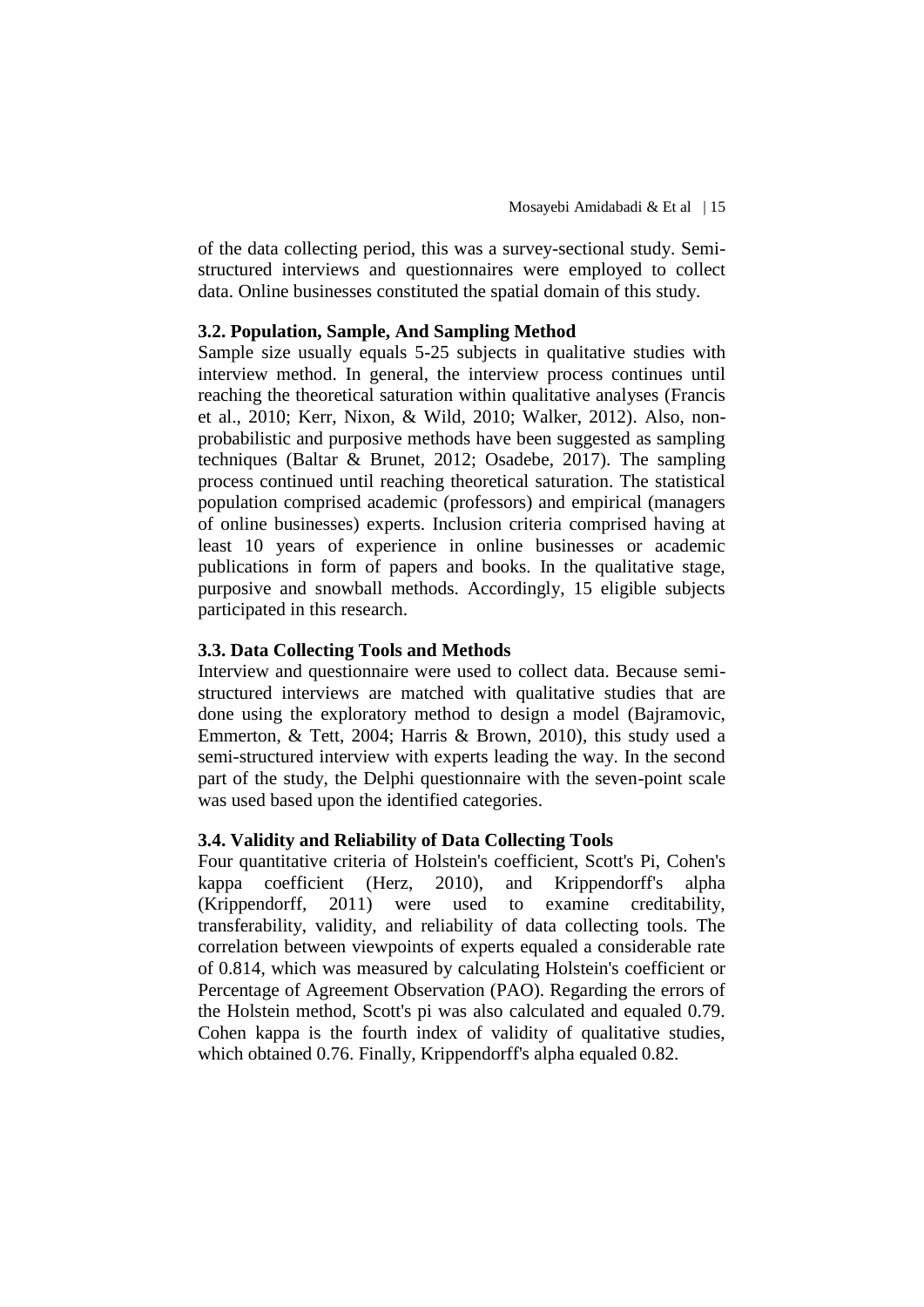### **3.5. data analysis methods**

Data analysis methods are divided into two qualitative and quantitative categories. Since quantitative methods cannot assess the complexity of elements of the innovation ecosystem model without any bias, mixed qualitative-quantitative methods were used in this research. In the qualitative step, grounded theory was used to identify key themes and subthemes of the innovation ecosystem model. In the next step, indices were validated. Ultimately, the FDM method was used to validate the identified indicators. Grounded theory was implemented through MaxQDA software, and calculations were done based on the coding process through Matlab software.

## **3.6. Thematic Analysis**

There have been considerable changes in human approaches to social sciences and studies. Qualitative methods have paved the way for the shift from positivism towards naturalism so that researchers have become more interested in qualitative methodologies. Thematic analysis is one of the practical methods in qualitative studies. The qualitative thematic analysis includes a set of techniques that are used for the systematic analysis of research interviews. The core idea of thematic analysis is keeping the advantages of quantitative thematic analysis in line with the development of communications to transfer them to the qualitative interpretation of analyses (Bryman & Burgess, 2002). Qualitative methodologies create and form a specific type of knowledge about the world, which differs from the recognition created by other research methods. It can be explained that qualitative study tries to improve our understanding of core themes of a considered category. These studies also introduce the indices (subthemes) that can be used to evaluate the identified factors (Näslund, 2002). In this research, the studied category is digital marketing in the brand of online businesses. To this end, first, some structured and semistructured interviews were conducted with experts. After theoretical saturation was achieved, viewpoints of experts were classified as key themes and subthemes then the primary model was designed.

## **3.7. Fuzzy Delphi Method (FDM)**

FDM was used to identify digital marketing indicators for online business branding. A seven-point scale (Table 1) was employed to make experts' opinions fuzzy.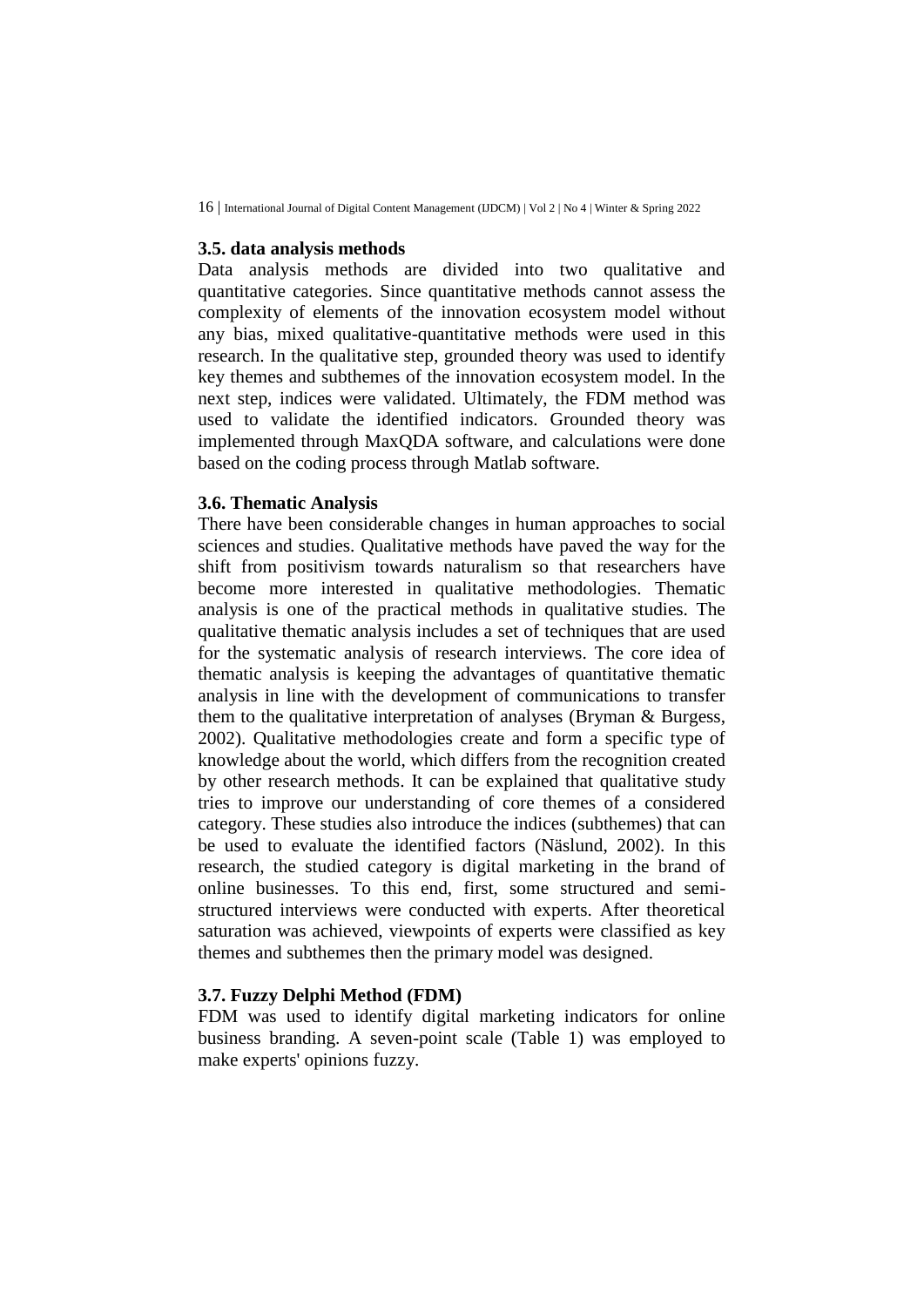In the next step, the fuzzy mean value of scores should be calculated. These aggregation methods are the empirical methods proposed by different researchers. For instance, a conventional method considers minimum (l), mean (m), and maximum (u) rates to collect a set of triangular fuzzy numbers. The extant paper used the fuzzy mean method. The fuzzy mean of n triangular fuzzy numbers is calculated as follows:

#### **Equation 1**

$$
\tilde{F}_{AVE} = (\mathbf{L}, \mathbf{M}, \mathbf{U}) = \frac{\sum l_i^k}{n}, \frac{\sum m_i^k}{n}, \frac{\sum u_k^i}{n}
$$

Triangular fuzzy number of  $\tilde{f}_i = (l_i^k, m_i^k, u_i^k)$  represents the fuzzy equivalent of the opinion of expert k about criterion i. Finally, defuzzification is done for which the COA (center of the area) method is used as shown in Equation 2:

#### **Equation 2**

$$
DF_{ij} = \frac{[(u_{ij} - l_{ij}) + (m_{ij} - l_{ij})]}{3} + l_{ij}
$$

In this research, the threshold equaled 0.7. Therefore, the defuzzification rate  $(>0.7)$  is acceptable so that any score greater than 0.7 will be confirmed (Wu & Fang, 2011).

#### **4. Results and Discussion**

To provide a model for digital brand marketing, semi-structured interviews were conducted with experts in online business. In this stage, seven open questions were considered before the interview, and it was expected to ask new questions during the interview. Their data were reviewed and repeated actively (seeking for meanings and patterns) to make the researcher familiar with the depth and extent of data concepts. The main questions of interviews related to the digital marketing model have been reported in Table 2.

Interviews were analyzed by using the thematic analysis method. To do so, the transcripts of interviews were read and reviewed then the data were divided into semantic units in form of sentences and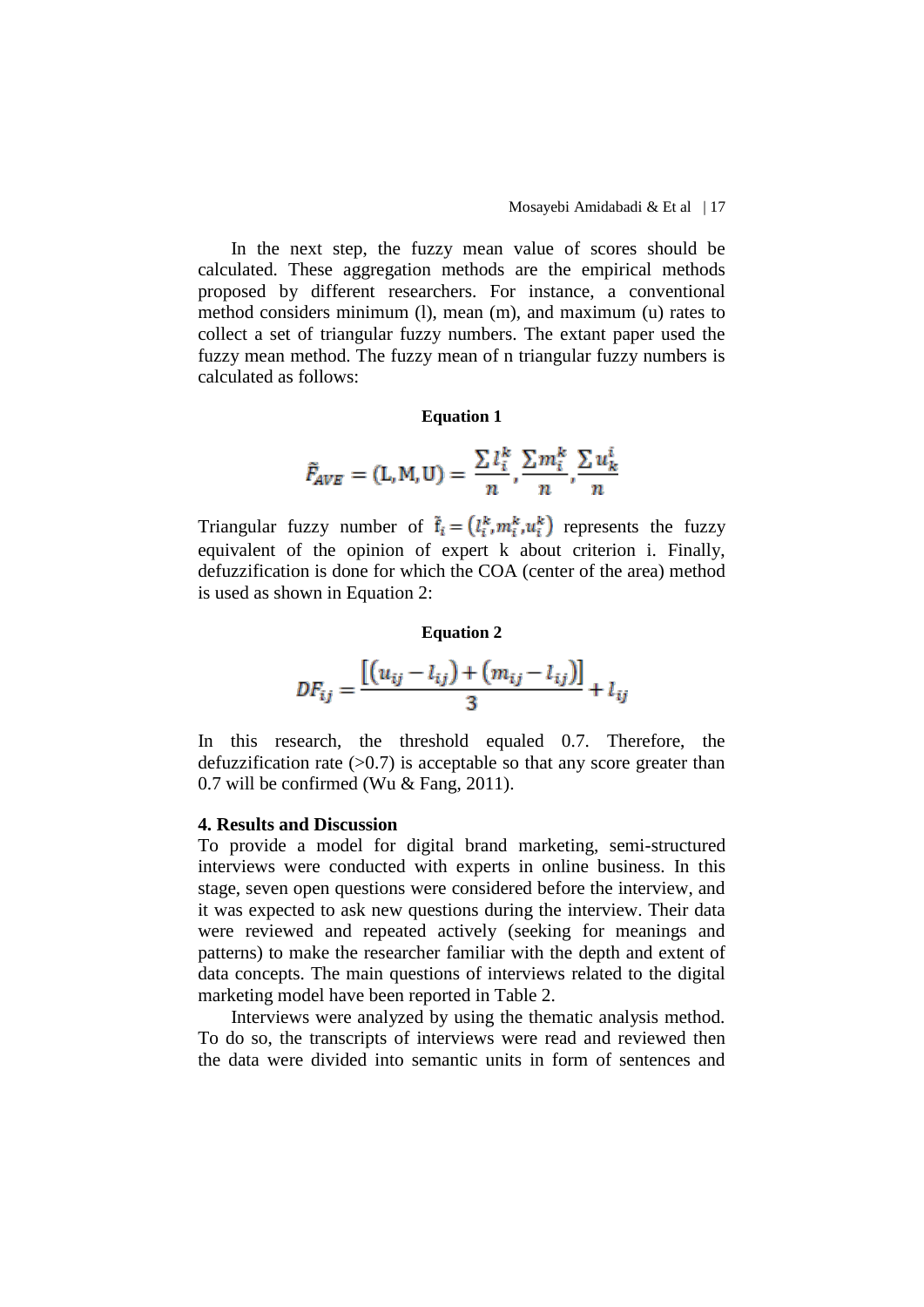paragraphs related to the main meaning. The semantic units were also reviewed several times, and then the cores associated with each semantic unit were written. In the next step, the codes were classified based on their semantic similarities. The analysis process was repeated by adding each interview to it. Interviews continued until the theoretical saturation was achieved. Theoretical saturation obtained when there were repeated extracted codes. In the open coding stage, 517 codes were identified, and 33 indicators were found based on the considerations.

The identified indicators were obtained based on the researcher's interpretation of conducted interviews through thematic analysis. To confirm the accuracy of identified indicators and selected final indicators, FDM was used.

A seven-point scale (shown in Table 1) was used for the fuzzification of opinions of experts. Experts' opinions about each index were collected, and the fuzzy mean of their ideas was calculated using Equation 1. After defuzzification of mean values using the COA method, the indicators with scores below 0.7 were removed. Accordingly, three indicators were removed or merged in the first round, and the remained indicators were given to experts. FDM was done for the rest of the indicators in the second round. In this stage, 30 indicators were evaluated based on the opinions of experts.

No question was removed in the second round indicating the end of Delphi rounds. If the comparison between mean scores of questions in the first and second rounds indicates a difference below the threshold (0.2), then the Delphi will be ended and the survey process will be stopped (Cheng & Lin, 2002; Latifi, Raheli, Yadavar, Saadi, & Shahrestani, 2018). Summary of results of FDM has been reported in Table 3.

According to Table 3, the differences were below 0.2; hence, Delphi rounds could be ended. Therefore, 30 indicators were chosen. These indicators have been classified as key themes and subthemes. Table 4 reports the indicators of the digital marketing model for online business branding extracted from interviews based on the thematic analysis. The key themes of this study included marketing strategy, design of the website, interaction with consumers, product features. Subthemes of the digital marketing strategy index included competitiveness in the digital realm, reducing costs, and strengthening online infrastructures, increasing competitiveness, designing online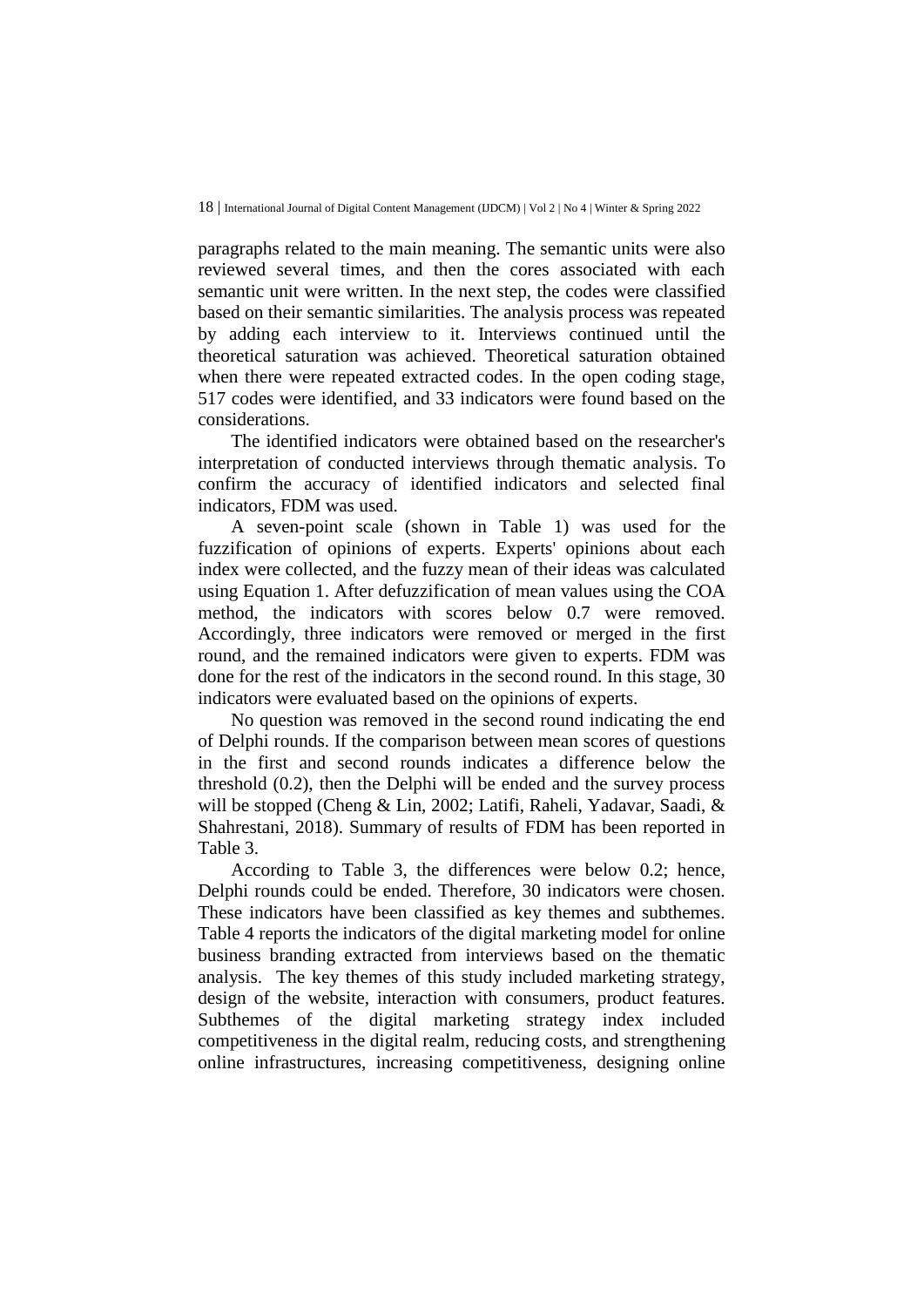promotional strategies, identifying and competing with competitors through online space, strategies of presence via social media, increasing creativity and flexibility, as well as identifying the target market. Subthemes of the personalization index comprised providing customized services, protecting the privacy of customers, winning the trust and confidence of customers, customer-based services, enhancing the security of customers. According to mentioned classification, the final model of the study was designed. Figure 1 illustrates the digital brand marketing model for online businesses.

Analytical results showed that digital branding is at the center of this model. Digital branding is in a dynamic interaction with customer need assessment, innovation, the possibility of personalization for customers, and technological business management. It must be explained that marketing strategy has a direct effect on technological business management. On the other hand, interaction with consumers affected customer need assessment. There was also an interaction between the mixed design of product/service marketing and innovation. Ultimately, flexible design of the website is essential for personalization possibility for customers.

#### **5. Conclusions**

This study proposed a model for digital marketing regarding online business branding. The obtained results indicated that digital marketing means should be used to develop the brand of online business in line with customer needs. Digital branding considers customers and their demands in business. Therefore, a brand should serve as a human with specific attributes. In this way, customers can make a better relationship with that brand. Digital branding helps a brand serves as a human with a high emotional position among society people. The main purpose of digital branding is to send digital messages, to design a website or weblog to display a brand to customers permanently. A reputable brand can leave competitors behind if distinctively promotes its products.

Digital advertising contributes to brand presence and awareness. Digital advertisements are controlled contacts. Digital advertising is used to create many accurate and precise campaigns. Presence is the second component of branding through digital marketing means. Presence covers all contact points through which audiences of online businesses are exposed to the brand via digital space. These contact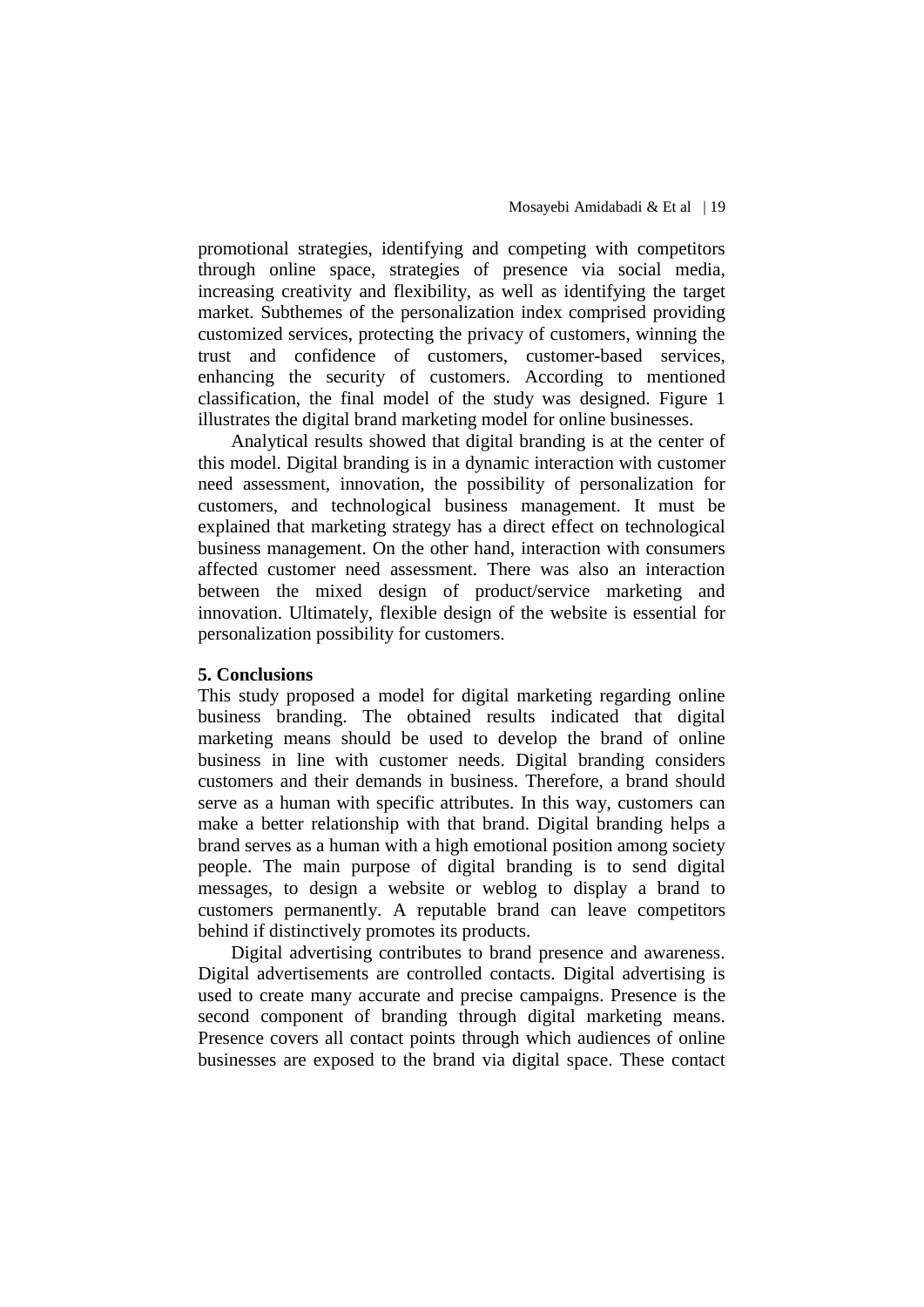points include websites, online search results, social media, and review websites. Naturally, "controllable" content points, such as websites have priority, while "uncontrollable" contact points are the most effective ones, including ranking search results and review websites. The design of an online website should be action-oriented and flexible to provide a successful personalized web for different types of customers.

There were some constraints on this study. For example, lack of adequate scientific background and local knowledge on digital brand marketing, and research gap in the conceptualization of digital marketing have been some of the limits. Another considerable constraint was the lack of operational experience and accurate statistics on online business in Iran. According to the constraints mentioned above, it is recommended to study the conceptualization of digital branding practically and theoretically by consideration of methods for implementation of the digital brand marketing model. Results of this study apply to macro-levels in different organizations. It is possible to benefit from the advantages of digital branding in companies by empowering marketing and emphasizing the market influence of the company, especially through social media. Further, the value and reputation of the company can be expanded by attracting and retaining knowledge-oriented employees, as well as by having access to technical knowledge and high-tech facilities. It is also suggested to spend more cost on research and development of online business branding.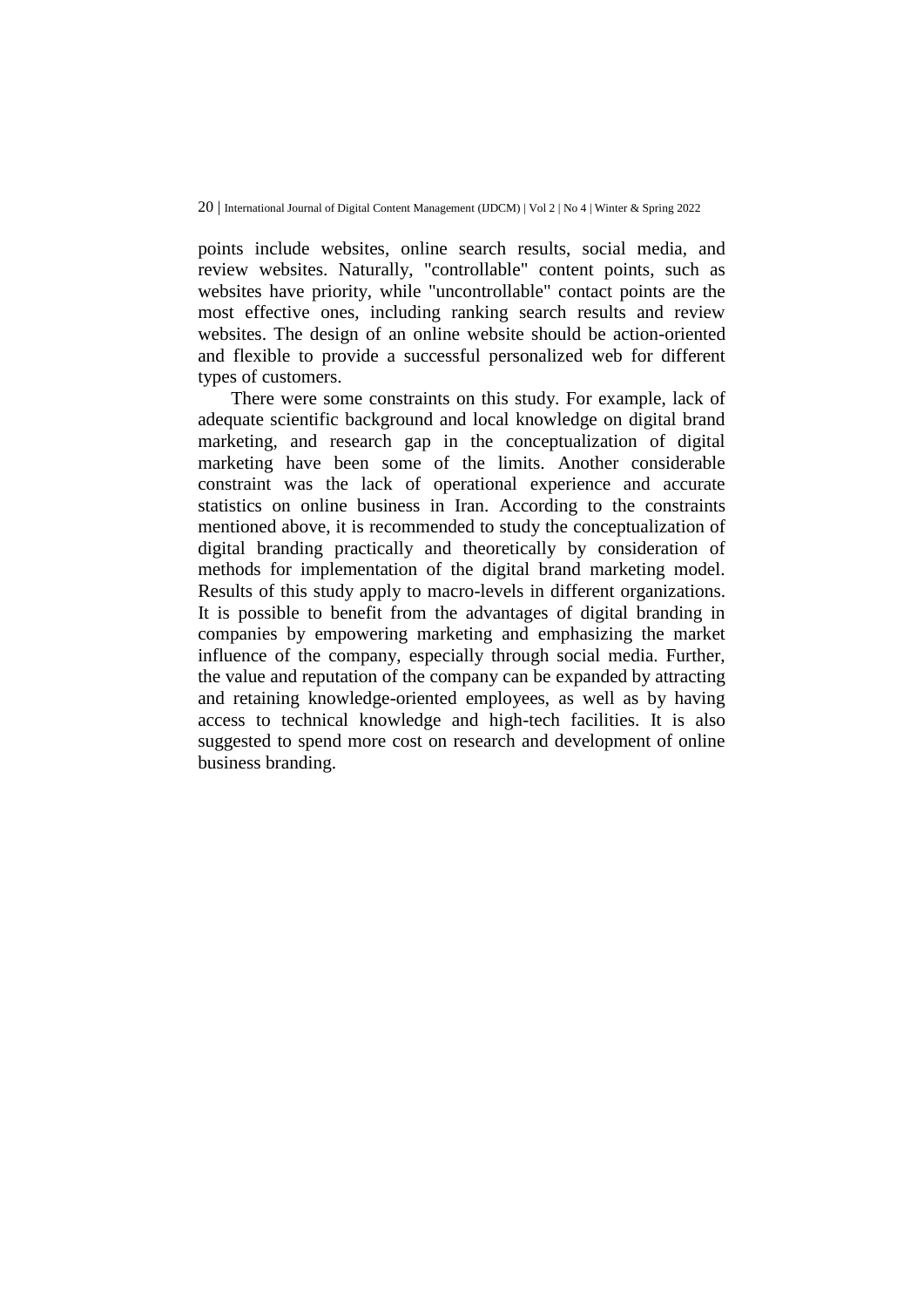#### **References**

- Abishovna, B. A. (2014). The principle of effective marketing management. *Procedia-Social and Behavioral Sciences*, *109*, 1322–1325.
- Amine, L. S., & Staub, K. M. (2009). Women entrepreneurs in sub-Saharan Africa: An institutional theory analysis from a social marketing point of view. *Entrepreneurship and Regional Development*, *21*(2), 183– 211.
- Assimakopoulos, C., Antoniadis, I., Kayas, O. G., & Dvizac, D. (2017). Effective social media marketing strategy: Facebook as an opportunity for universities. *International Journal of Retail & Distribution Management*.
- Bajramovic, J., Emmerton, L., & Tett, S. E. (2004). Perceptions around concordance–focus groups and semi‐ structured interviews conducted with consumers, pharmacists and general practitioners. *Health Expectations*, *7*(3), 221–234.
- Baltar, F., & Brunet, I. (2012). Social research 2.0: virtual snowball sampling method using Facebook. *Internet Research*.
- Behera, R. K., Gunasekaran, A., Gupta, S., Kamboj, S., & Bala, P. K. (2020). Personalized digital marketing recommender engine. *Journal of Retailing and Consumer Services*, *53*, 101799.
- Bhati, R., & Verma, H. V. (2018). Online Brand Building: Lessons from Top Brands. *Journal of Business Thought*, *8*, 104–130.
- Bostanshirin, S. (2014). *Online marketing: challenges and opportunities*. In *Proceedings of SOCIOINT14-International Conference on Social Sciences and Humanities, Istanbul, September* (pp. 8–10).
- Bryman, A., & Burgess, R. G. (2002). Developments in qualitative data analysis: an introduction. In *Analyzing qualitative data* (pp. 15–31). Routledge.
- Cheng, C.-H., & Lin, Y. (2002). Evaluating the best main battle tank using fuzzy decision theory with linguistic criteria evaluation. *European Journal of Operational Research*, *142*(1), 174–186.
- Constantinides, E., & Fountain, S. J. (2008). Web 2.0: Conceptual foundations and marketing issues. *Journal of Direct, Data and Digital Marketing Practice*, *9*(3), 231–244.
- Cui, G., & Choudhury, P. (2002). Marketplace diversity and cost‐ effective marketing strategies. *Journal of Consumer Marketing*.
- Diez-Martin, F., Blanco-Gonzalez, A., & Prado-Roman, C. (2019). Research challenges in digital marketing: sustainability. *Sustainability*, *11*(10), 2839.
- Du Plessis, C. (2017). The role of content marketing in social media content communities. *South African Journal of Information Management*,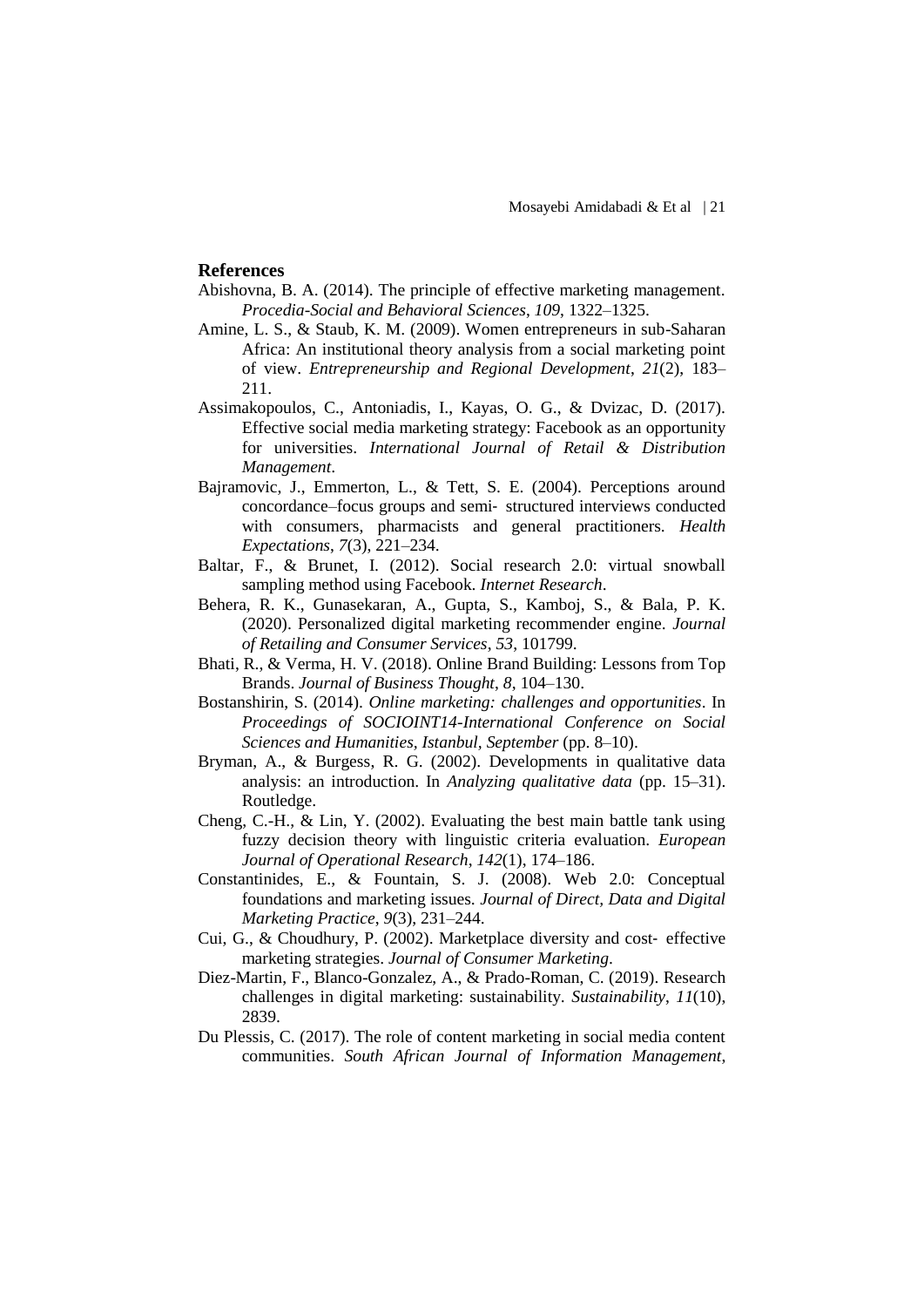*19*(1), 1–7.

- Fierro, I., Cardona Arbelaez, D. A., & Gavilanez, J. (2017). Digital marketing: a new tool for international education. *Pensamiento & Gestión*, (42), 241–260.
- Francis, J. J., Johnston, M., Robertson, C., Glidewell, L., Entwistle, V., Eccles, M. P., & Grimshaw, J. M. (2010). What is an adequate sample size? Operationalising data saturation for theory-based interview studies. *Psychology and Health*, *25*(10), 1229–1245.
- Harris, L. R., & Brown, G. T. L. (2010). Mixing interview and questionnaire methods: Practical problems in aligning data. *Practical Assessment, Research, and Evaluation*, *15*(1), 1.
- Heimbach, I., Kostyra, D. S., & Hinz, O. (2015). Marketing Automation. Business and Information Systems Engineering, 57 (2), 129–133.
- Herz, M. (2010). Exploring Consumers' Brand Image Perceptions with Collages-Implications on Data Collection, Data Analysis and Mixed Method Approaches. In *Aktuelle Beiträge zur Markenforschung* (pp. 121–143). Springer.
- Hinz, O., Skiera, B., Barrot, C., & Becker, J. U. (2011). Seeding strategies for viral marketing: An empirical comparison. *Journal of Marketing*, *75*(6), 55–71.
- Järvinen, J., & Taiminen, H. (2016). Harnessing marketing automation for B2B content marketing. *Industrial Marketing Management*, *54*, 164– 175.
- Kapoor, K. K., Tamilmani, K., Rana, N. P., Patil, P., Dwivedi, Y. K., & Nerur, S. (2018). Advances in social media research: Past, present and future. *Information Systems Frontiers*, *20*(3), 531–558.
- Kent, A., Dennis, C., Cano, M. B., Helberger, E., & Brakus, J. (2018). Branding, marketing, and design: Experiential in-store digital environments. In *Fashion and Textiles: Breakthroughs in Research and Practice* (pp. 275–298). IGI Global.
- Kerr, C., Nixon, A., & Wild, D. (2010). Assessing and demonstrating data saturation in qualitative inquiry supporting patient-reported outcomes research. *Expert Review of Pharmacoeconomics & Outcomes Research*, *10*(3), 269–281.
- Kingsnorth, S. (2019). *Digital marketing strategy: an integrated approach to online marketing*. Kogan Page Publishers.
- Kirtiş, A. K., & Karahan, F. (2011). To be or not to be in social media arena as the most cost-efficient marketing strategy after the global recession. *Procedia-Social and Behavioral Sciences*, *24*, 260–268.
- Krippendorff, K. (2011). Computing Krippendorff's alpha-reliability.
- Kumar, V., Bhaskaran, V., Mirchandani, R., & Shah, M. (2013). Practice prize winner—creating a measurable social media marketing strategy: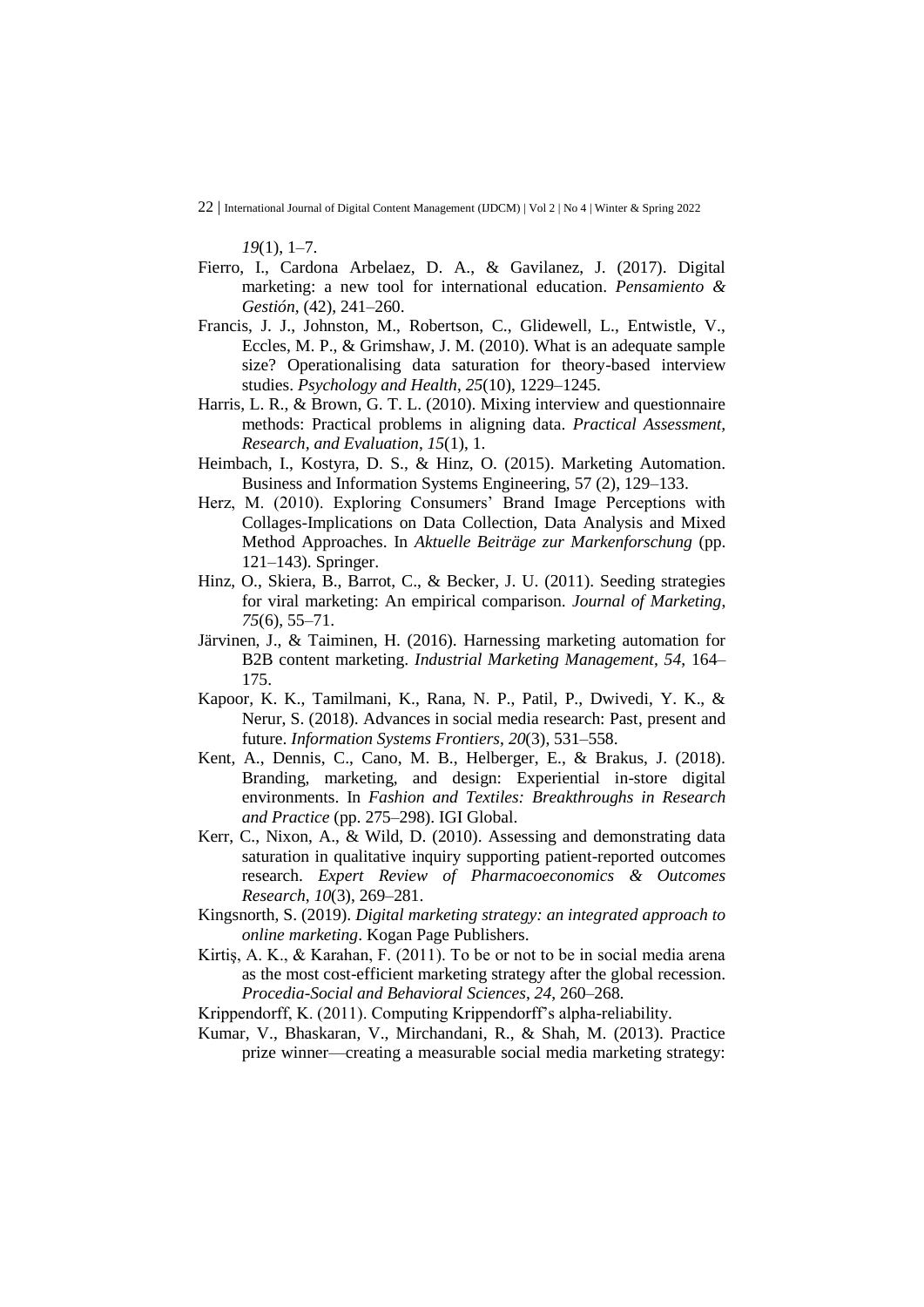increasing the value and ROI of intangibles and tangibles for hokey pokey. *Marketing Science*, *32*(2), 194–212.

- Latifi, S., Raheli, H., Yadavar, H., Saadi, H., & Shahrestani, S. A. (2018). Identification and explanation of executive steps of conservation agriculture development in Iran using Fuzzy Delphi Method. *Iranian Journal of Biosystems Engineering*, *49*(1), 107–120.
- Li, S., & Davies, B. J. (2001). Key issues in using information systems for strategic marketing decisions. *International Journal of Management and Decision Making*, *2*(1), 16–34.
- Näslund, D. (2002). Logistics needs qualitative research–especially action research. *International Journal of Physical Distribution & Logistics Management*.
- Olson, E. M., Olson, K. M., Czaplewski, A. J., & Key, T. M. (2021). Business strategy and the management of digital marketing. *Business Horizons*, *64*(2), 285–293.
- Opresnik, M. O. (2018). *Effective Social Media Marketing Planning–How to Develop a Digital Marketing Plan*. In *International Conference on Social Computing and Social Media* (pp. 333–341). Springer.
- Osadebe, U. (2017). Evaluation of Undergraduate Students' Performance in Test and Measurement Achievement Test with Samples from Probabilistic and Non-Probabilistic Sampling Procedures. *Asian Journal of Assessment in Teaching and Learning*, *7*, 26–31.
- Rollins, B., Anitsal, I., Anitsal, M. M., & Meral, M. (2014). Viral marketing: Techniques and implementation. *Entrepreneurial Executive*, *19*(1), 1– 17.
- Rowley, J. (2008). Understanding digital content marketing. *Journal of Marketing Management*, *24*(5–6), 517–540.
- Saura, J. R., Palacios-Marqués, D., & Ribeiro-Soriano, D. (2021). Digital marketing in SMEs via data-driven strategies: Reviewing the current state of research. *Journal of Small Business Management*, 1–36.
- Silva, S. C., Corbo, L., Vlačić, B., & Fernandes, M. (2021). Marketing accountability and marketing automation: evidence from Portugal. *EuroMed Journal of Business*.
- Stokes, R. (2011). *eMarketing: The essential guide to digital marketing* (Vol. 563). Quirk eMarketing.
- Stonedahl, F., Rand, W., & Wilensky, U. (2010). *Evolving viral marketing strategies*. In *Proceedings of the 12th annual conference on Genetic and evolutionary computation* (pp. 1195–1202).
- Świeczak, W. (2012). Content marketing as an important element of marketing strategy of scientific institutions. *Prace Instytutu Lotnictwa*, 133–150.
- Todor, R. D. (2016). Marketing automation. *Bulletin of the Transilvania*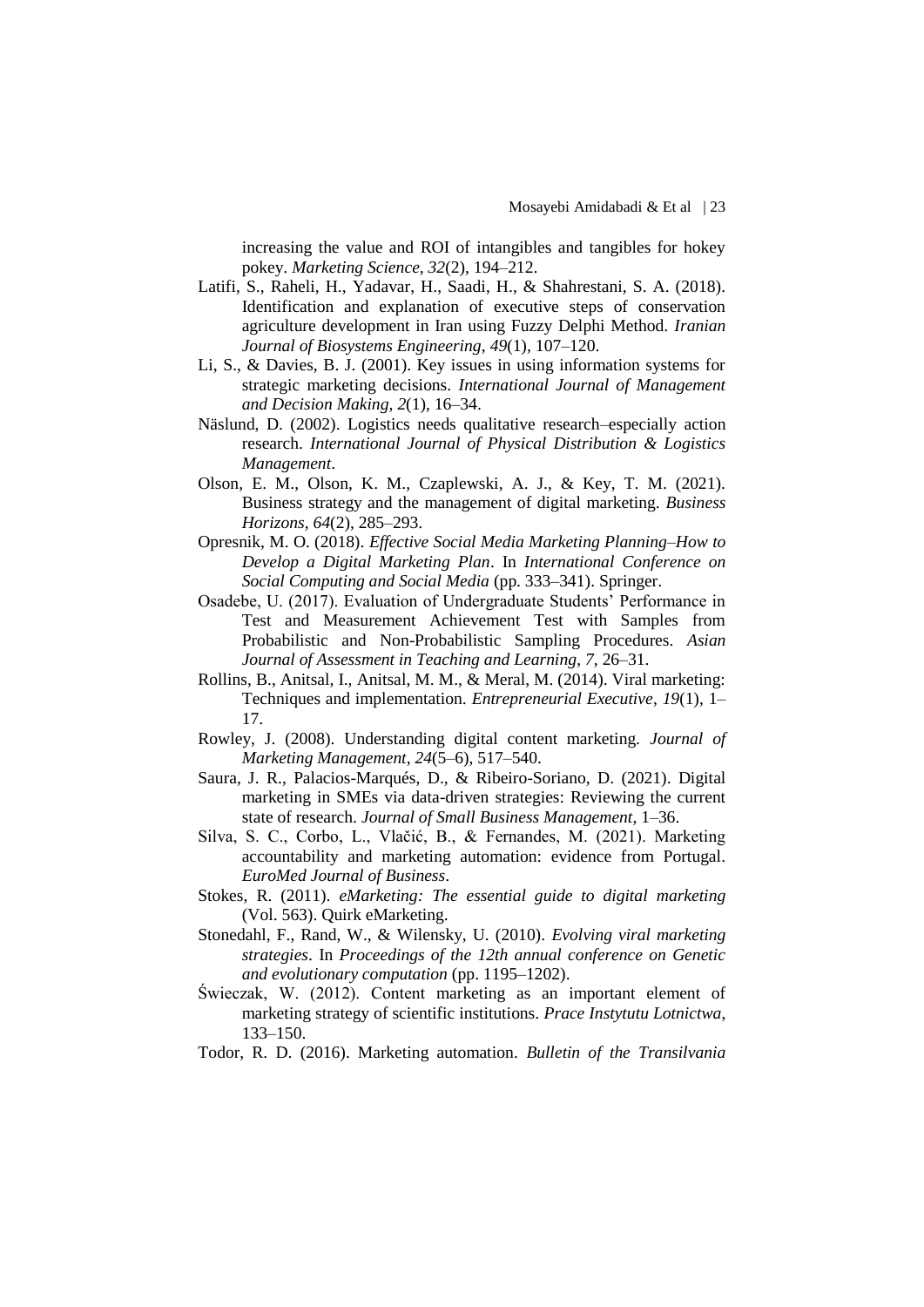*University of Brasov. Economic Sciences. Series V*, *9*(2), 87.

- Vinerean, S. (2017). Content marketing strategy. Definition, objectives and tactics. *Expert Journal of Marketing*, *5*(2).
- Visser, M., Sikkenga, B., & Berry, M. (2019). *Digital Marketing Fundamentals: From Strategy to ROI*. Routledge.
- Walker, J. L. (2012). Research column. The Use of Saturation in Qualitative Research. *Canadian Journal of Cardiovascular Nursing*, *22*(2).
- Wang, F. (2020). Digital marketing capabilities in international firms: a relational perspective. *International Marketing Review*.
- Wilson, R. F. (2000). The six simple principles of viral marketing. *Web Marketing Today*, *70*(1), 232.
- Wu, C.-H., & Fang, W.-C. (2011). Combining the Fuzzy Analytic Hierarchy Process and the fuzzy Delphi method for developing critical competences of electronic commerce professional managers. *Quality & Quantity*, *45*(4), 751–768.
- Wymer, W. (2011). Developing more effective social marketing strategies. *Journal of Social Marketing*.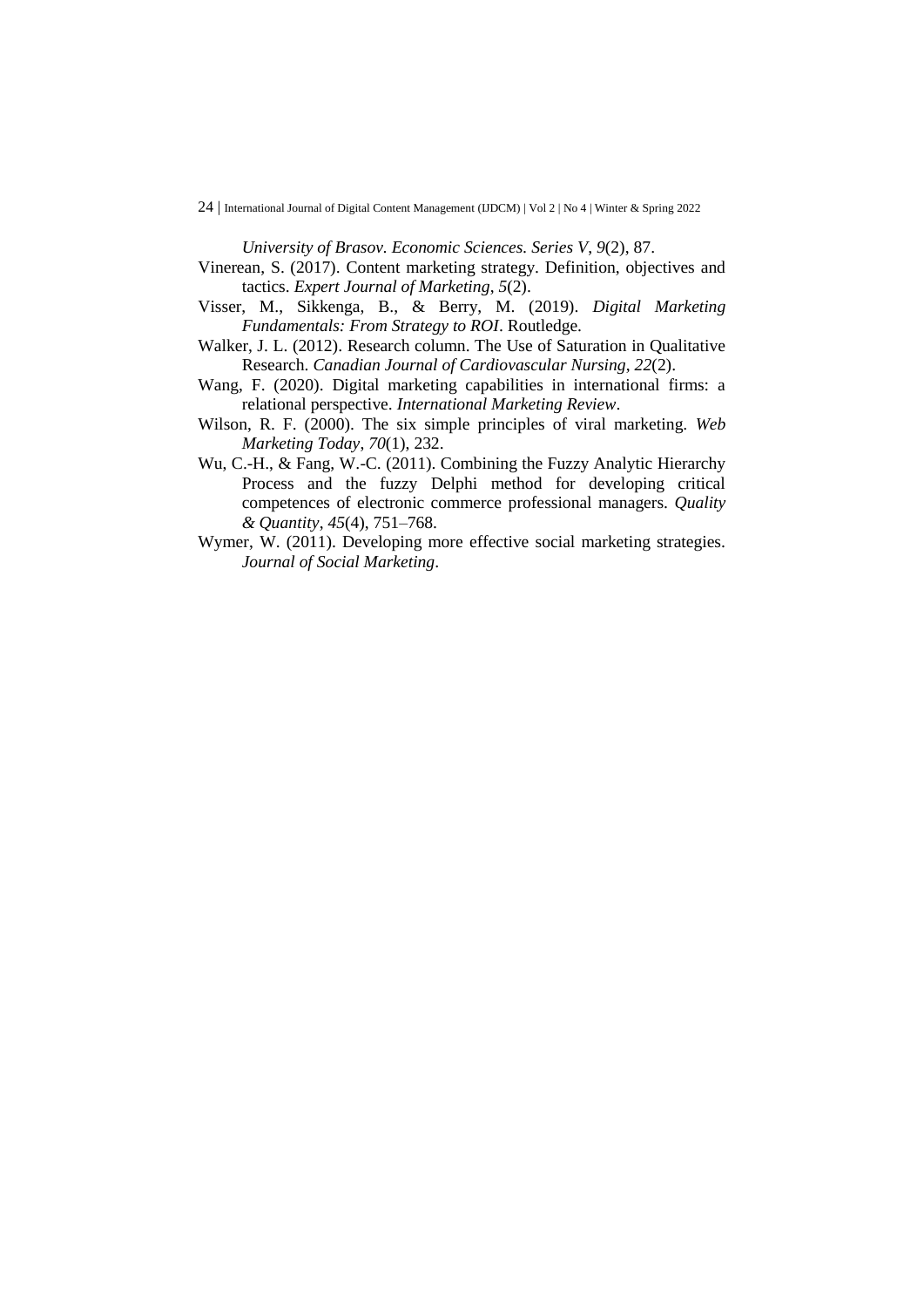## **Conflicts of Interest**

The authors declare there is no conflict of interests.

## **Author's Contribution**

## **Author 1:**

Conceptualization (Lead) Data curation (Lead) Formal analysis (Lead) Funding acquisition (Lead) Investigation (Lead) Methodology (Lead) Project administration (Lead) Resources (Lead) Software (Lead) Supervision (Lead) Validation (Lead) Visualization (Lead) Writing-original draft (Lead) Writing-review & editing (Lead)

## **Author 2: Conceptualization (Supporting)**

Investigation (Supporting) Resources (Supporting) Supervision (Supporting) Visualization (Supporting) Writing-review & editing (Supporting)

## **Author 3: Resources (Supporting)**

Supervision (Supporting) Validation (Supporting) Visualization (Supporting) Writing-review & editing (Supporting)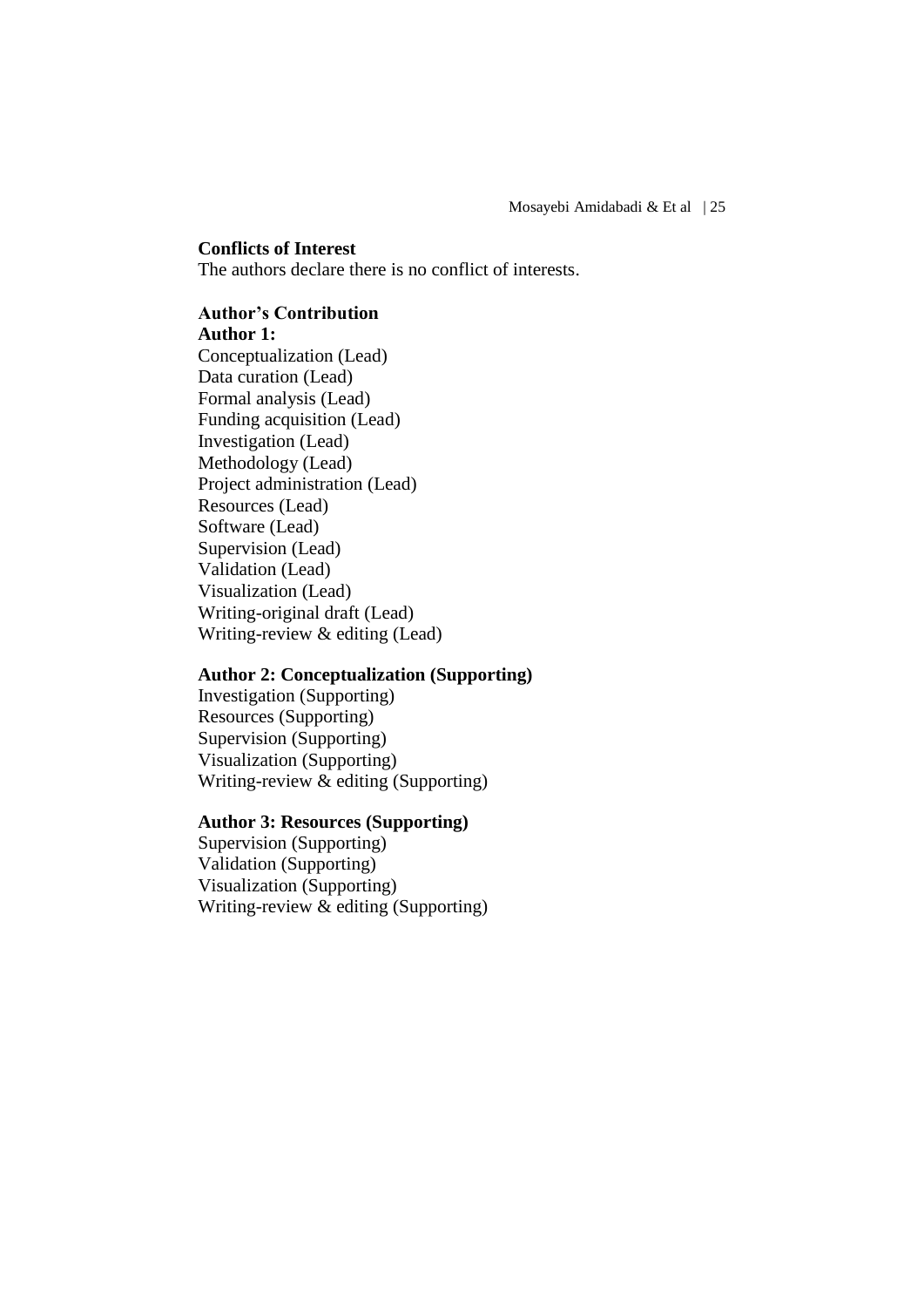| <b>Strongly</b><br>important important | <b>Verv</b>        |  | Important Moderate Insignificant insignificant insignificant                                                                                                                                                                                      |  |
|----------------------------------------|--------------------|--|---------------------------------------------------------------------------------------------------------------------------------------------------------------------------------------------------------------------------------------------------|--|
| (0.9, 1, 1)                            | (0.75,<br>(0.9, 1) |  | $\begin{bmatrix} (0.5, \\ 0.75, 0.9) \end{bmatrix}$ $\begin{bmatrix} (0.3, \\ 0.5, 0.75) \end{bmatrix}$ $\begin{bmatrix} (0.1, 0.3, 0.5) \end{bmatrix}$ $\begin{bmatrix} (0, 0.1, 0.3) \end{bmatrix}$ $\begin{bmatrix} (0, 0, 0.1) \end{bmatrix}$ |  |

**Table 1. Seven-point scale to evaluate indicators**

Source: Elaborated by the authors

## **Table 2. Questions asked in the interview related to digital brand marketing**

| <b>Row</b>     | <b>Ouestions</b>                                                             |
|----------------|------------------------------------------------------------------------------|
| 1              | In your opinion, what are the components of digital marketing in the brand   |
|                | of Iranian online businesses?                                                |
| $\overline{2}$ | Please explain about challenges of digital marketing in the brand of Iranian |
|                | online businesses?                                                           |
| 3              | Who do you evaluate digital brand marketing opportunities for Iranian        |
|                | online businesses?                                                           |
| $\overline{4}$ | Please explain the digital brand marketing themes in Iranian online          |
|                | businesses.                                                                  |
| 5              | How the accelerators (confounding factors) and deterrents (interferers)      |
|                | affect the digital branding marketing of online businesses?                  |
| 6              | Which one of the strategies is useful for the branding process of Iranian    |
|                | online businesses?                                                           |
| 7              | Please describe your opinion about the consequences of digital brand         |
|                | marketing in Iranian online businesses.                                      |

Source: Elaborated by the authors

| <b>Table 3. Summarized results of FDM</b> |  |
|-------------------------------------------|--|
|-------------------------------------------|--|

| <b>Subcategories of</b><br>digital marketing                             | <b>Result of round 1</b> | <b>Result of round 2 Difference</b>             |       | <b>Result</b> |
|--------------------------------------------------------------------------|--------------------------|-------------------------------------------------|-------|---------------|
| Competitiveness in<br>the digital realm                                  | (0.69, 0.855, 0.945)     | (0.89, 0.635, 0.795)                            | 0.057 | Confirmed     |
| Reducing costs and<br>strengthening online<br>infrastructures            |                          | $(0.645, 0.815, 0.92)$ $(0.895, 0.725, 0.855)$  | 0.032 | Confirmed     |
| Designing online<br>promotional<br>strategies                            | (0.655, 0.82, 0.93)      | (0.885, 0.635, 0.82)                            | 0.022 | Confirmed     |
| Identifying and<br>competing with<br>competitors through<br>online space | (0.62, 0.79, 0.905)      | (0.855, 0.58, 0.765)                            | 0.038 | Confirmed     |
| Strategies of<br>presence vial social<br>media                           |                          | $(0.675, 0.845, 0.945)$ $(0.935, 0.675, 0.845)$ | 0.003 | Confirmed     |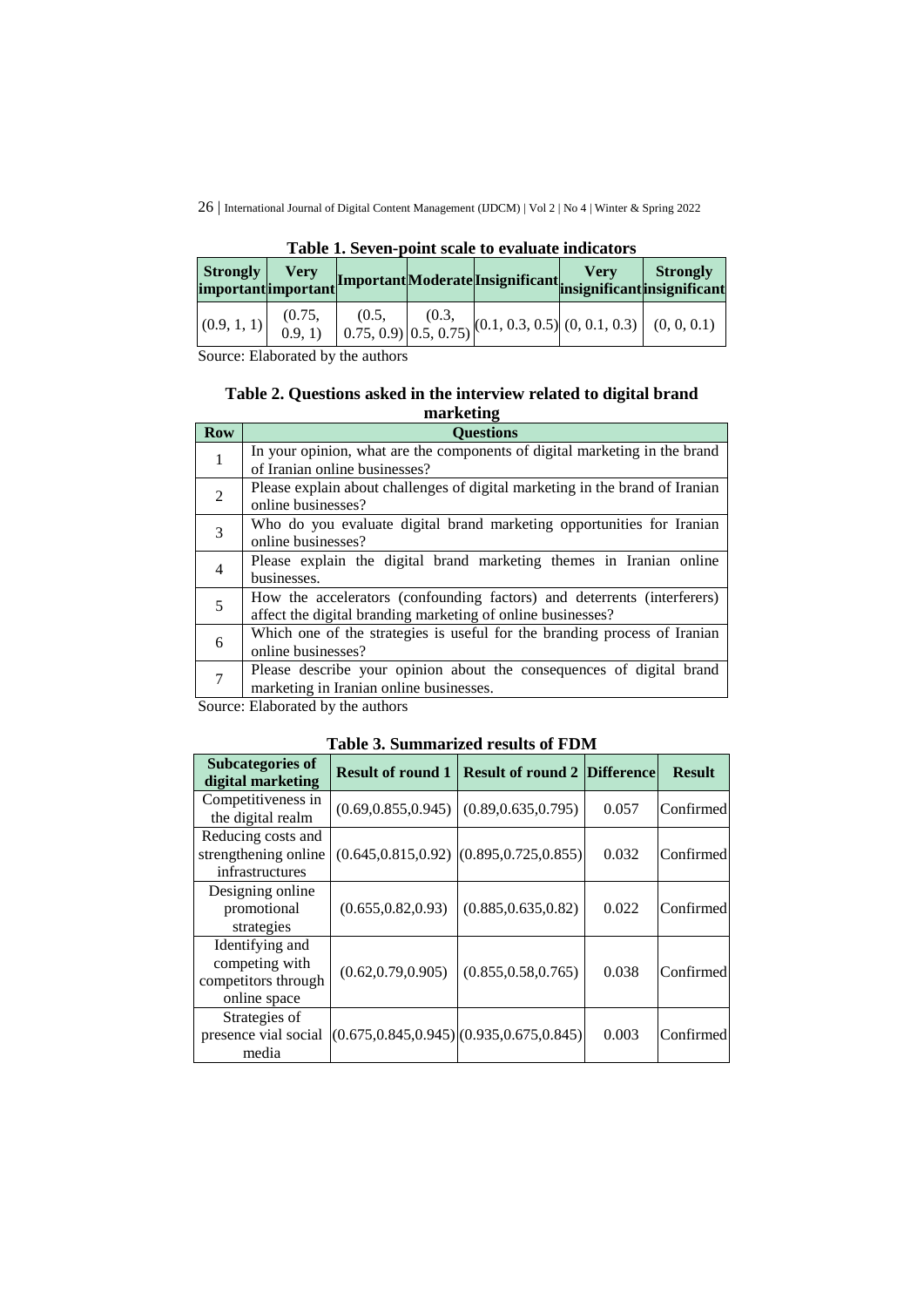## Mosayebi Amidabadi & Et al | 27

| <b>Subcategories of</b><br>digital marketing                | <b>Result of round 1</b> | <b>Result of round 2</b>                        | <b>Difference</b> | <b>Result</b> |
|-------------------------------------------------------------|--------------------------|-------------------------------------------------|-------------------|---------------|
| Increasing creativity<br>and flexibility                    | (0.815, 0.945, 0.99)     | (0.975, 0.825, 0.95)                            | 0.000             | Confirmed     |
| Identifying the target<br>market                            | (0.745, 0.9, 0.98)       | (0.945, 0.73, 0.88)                             | 0.023             | Confirmed     |
| Providing<br>customized services                            | (0.635, 0.82, 0.935)     | (0.975, 0.84, 0.96)                             | 0.128             | Confirmed     |
| Protecting the<br>privacy of customers                      | (0.825, 0.95, 1)         | (0.98, 0.815, 0.945)                            | 0.012             | Confirmed     |
| Wining trust and<br>confidence of<br>customers              | (0.715, 0.87, 0.955)     | (0.98, 0.8, 0.935)                              | 0.058             | Confirmed     |
| Enhancing the<br>security of<br>customers                   | (0.61, 0.785, 0.895)     | (0.95, 0.67, 0.855)                             | 0.062             | Confirmed     |
| Authentication of<br>website                                | (0.73, 0.88, 0.955)      | (0.95, 0.695, 0.87)                             | 0.017             | Confirmed     |
| <b>Instant transactions</b><br>and rapid liquidity          | (0.855, 0.97, 1)         | (0.925, 0.655, 0.845)                           | 0.133             | Confirmed     |
| Ease of access to the<br>website                            | (0.615, 0.795, 0.92)     | (0.965, 0.83, 0.955)                            | 0.140             | Confirmed     |
| Obtaining e-Trust<br><b>Certification Mark</b>              | (0.8, 0.935, 0.99)       | (0.94, 0.695, 0.855)                            | 0.078             | Confirmed     |
| Creating attraction<br>for users                            | (0.815, 0.945, 0.99)     | (0.88, 0.645, 0.795)                            | 0.143             | Confirmed     |
| Optimization of<br>loading speed                            |                          | $(0.755, 0.895, 0.965)$ $(0.955, 0.785, 0.915)$ | 0.013             | Confirmed     |
| Increasing website<br>security                              | (0.84, 0.96, 1)          | (0.955, 0.755, 0.895)                           | 0.065             | Confirmed     |
| Responding to<br>customer demands                           | (0.855, 0.97, 1)         | (0.975, 0.855, 0.97)                            | 0.008             | Confirmed     |
| Creating and<br>keeping a<br>relationship with<br>customers | (0.63, 0.83, 0.94)       | (0.935, 0.71, 0.88)                             | 0.042             | Confirmed     |
| Possibility to track<br>order status                        | (0.75, 0.89, 0.975)      | (0.965, 0.765, 0.9)                             | 0.005             | Confirmed     |
| Providing valid<br>guarantee                                | (0.685, 0.85, 0.955)     | (0.945, 0.715, 0.87)                            | 0.013             | Confirmed     |
| 24-hours website<br>support                                 | (0.685, 0.85, 0.955)     | (0.93, 0.61, 0.77)                              | 0.060             | Confirmed     |
| Keeping the current<br>customers and<br>attracting new ones | (0.8, 0.935, 0.99)       | (0.92, 0.67, 0.835)                             | 0.100             | Confirmed     |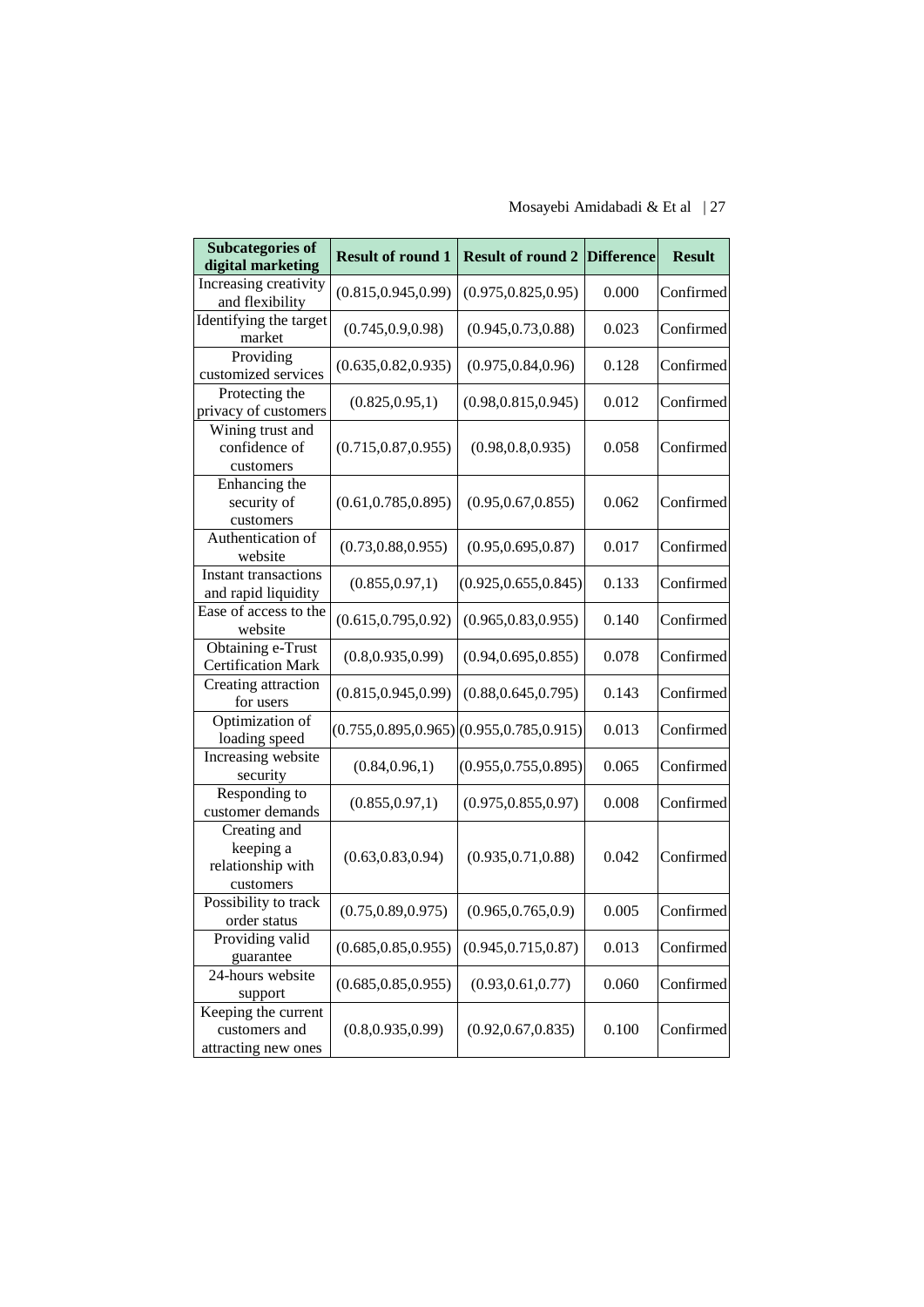28 | International Journal of Digital Content Management (IJDCM) | Vol 2 | No 4 | Winter & Spring 2022

| <b>Subcategories of</b><br>digital marketing                           | <b>Result of round 1</b> | <b>Result of round 2 Difference</b>            |       | <b>Result</b> |
|------------------------------------------------------------------------|--------------------------|------------------------------------------------|-------|---------------|
| Providing interesting<br>and informative<br>knowledge for<br>customers |                          | $(0.69, 0.835, 0.915)$ $(0.965, 0.755, 0.905)$ | 0.062 | Confirmed     |
| Packaging and<br>appearance                                            | (0.6, 0.765, 0.875)      | (0.955, 0.755, 0.895)                          | 0.122 | Confirmed     |
| Improving the<br>quality of products<br>and services                   | (0.675, 0.845, 0.945)    | (0.975, 0.84, 0.96)                            | 0.103 | Confirmed     |
| Facilitating payment<br>process                                        | (0.785, 0.925, 0.99)     | (0.885, 0.635, 0.82)                           | 0.120 | Confirmed     |
| Discounting price of<br>products                                       | (0.69, 0.855, 0.945)     | (0.91, 0.71, 0.88)                             | 0.003 | Confirmed     |
| Promoting<br>advertisements and<br>public relations                    | (0.605, 0.77, 0.88)      | (0.905, 0.685, 0.85)                           | 0.062 | Confirmed     |

Source: Elaborated by the authors

**Table 4. Digital brand marketing model's indicators extracted from interviews**

| <b>Key themes</b>                                                                                                                                                                                                                                                                                                                                  | <b>Subthemes</b>                                                                                                                                                                                                                                                                                                                                                     |  |  |  |
|----------------------------------------------------------------------------------------------------------------------------------------------------------------------------------------------------------------------------------------------------------------------------------------------------------------------------------------------------|----------------------------------------------------------------------------------------------------------------------------------------------------------------------------------------------------------------------------------------------------------------------------------------------------------------------------------------------------------------------|--|--|--|
| Digital<br>marketing<br>strategy                                                                                                                                                                                                                                                                                                                   | Competitiveness in the digital realm, reducing costs<br>and<br>strengthening online infrastructures, increasing competitiveness,<br>designing online promotional strategies, identifying and competing<br>with competitors through online space, strategies of presence via<br>social media, increasing creativity and flexibility, identifying the<br>target market |  |  |  |
| Personalizati<br><sub>on</sub>                                                                                                                                                                                                                                                                                                                     | providing customized services, protecting the privacy of customers,<br>winning trust and confidence of customers, customer-based services,<br>enhancing the security of customers                                                                                                                                                                                    |  |  |  |
| Design of<br>website                                                                                                                                                                                                                                                                                                                               | Authentication of website, instant transactions and rapid liquidity,<br>ease of access to website, formatting and designing the website,<br>creating attraction for users, optimization of loading speed and<br>displaying vial different search engines, increasing website security,<br>obtaining e-Trust Certification Mark                                       |  |  |  |
| Responding to customer demands, creating and keeping a<br>relationship with customers, possibility to track order status,<br>Interaction<br>providing a valid guarantee, 24-hours website support, keeping the<br>with<br>current customers and attracting new ones, providing interesting and<br>consumers<br>informative knowledge for customers |                                                                                                                                                                                                                                                                                                                                                                      |  |  |  |
| Product/serv<br>ice mix                                                                                                                                                                                                                                                                                                                            | Packaging and appearance, improving quality of products and<br>services, facilitating payment process, discounting the price of<br>products, promoting advertisements and public relations                                                                                                                                                                           |  |  |  |

Source: Elaborated by the authors